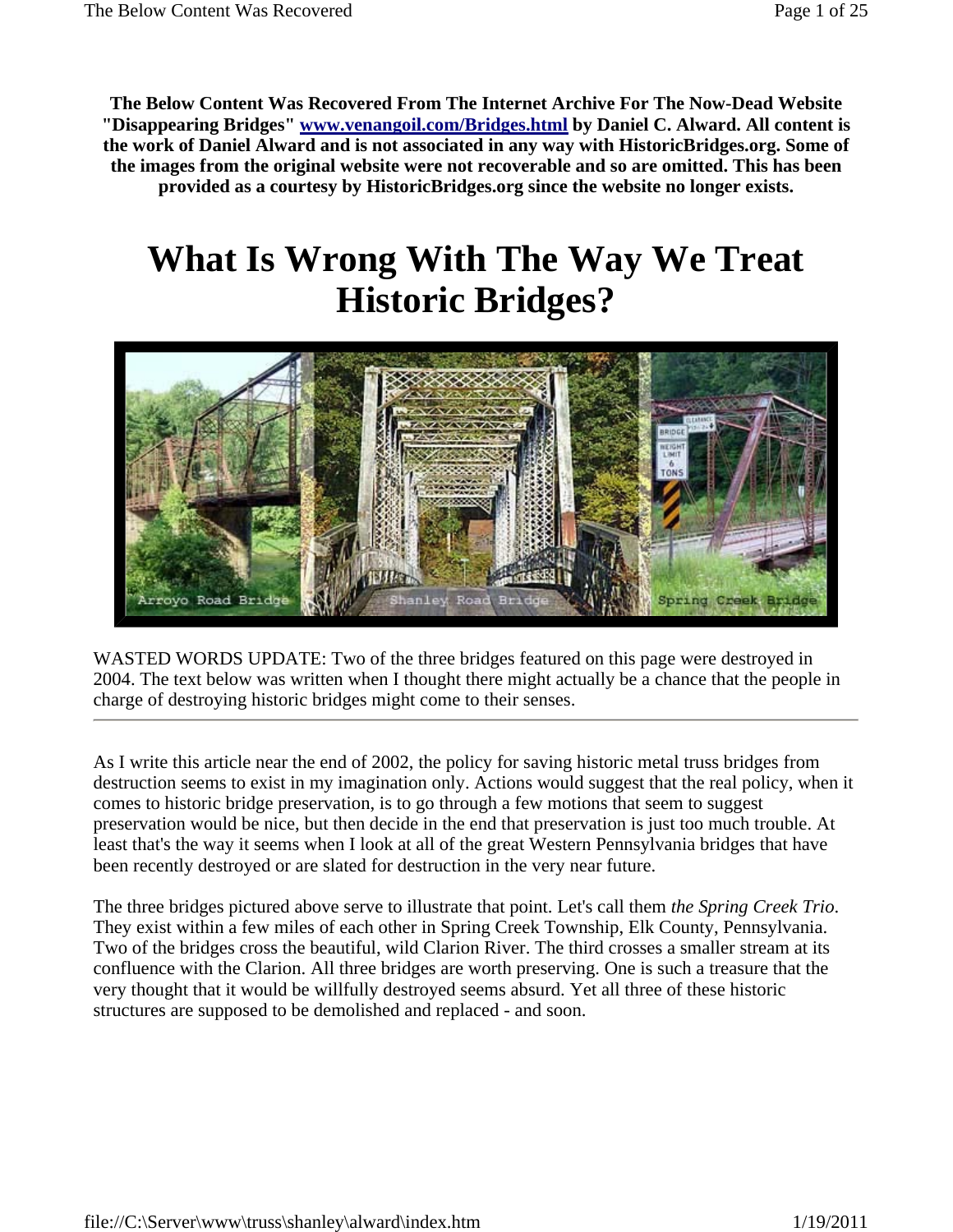

Spring Creek Township vicinity map provided by Expedia.com

For some reason the Expedia map doesn't show the Shanley Road Bridge. Maybe they updated their map a little too soon! Shanley Road is T-308, Arroyo Road is T-314, Spring Creek Bridge is on T-301.

The Arroyo Road Bridge and the Shanley Road Bridge (aka Maxwell Run Bridge) could be destroyed as early as 2003. The third bridge, the Spring Creek Bridge at Hallton might survive just a little bit longer. Click on the links and take a good look at the symbols of our heritage that are awaiting the fast approaching time when they will be cut up into little pieces and hauled away in dumpsters.

And what is truly amazing is that \$3,000,000 is available to destroy and replace the Shanley Road Bridge and \$2,750,000 is available to destroy and replace the Arroyo Road Bridge. When they say there is no money available for historic bridge rehabilitation and preservation, one has to wonder where the priorities are. Would 3 million dollars not be enough to do whatever it takes to somewhat authentically keep the Shanley Road Bridge standing as an active vehicular bridge.

Is preservation just too hard to do with the pool of resources available to the highway folks? Is condemning an historic bridge so it can be replaced by a new bridge just an easy way for the parties involved in bridge maintenance to satisfy an obligation? Do the companies with an interest in building new bridges have an undue amount of influence in the outcome?

I find it hard to believe that the millions of dollars that is freely spent to eliminate an old bridge couldn't be more wisely spent preserving an old bridge. A lot of the historic metal bridges haven't been maintained like they should have been down through the years. There is no question that rehabilitation could require the replacement of many structural components of an old bridge. But there surely must be those with the know-how to get the job done. And there surely must be some industries out there that would jump at the chance to make some money fabricating some bridge parts to help get the job done.

Now it's not like I'm the first person to think it would be a good idea to preserve as much of our historic bridge heritage as possible. Consider the following federal guidelines surrounding destruction of historic bridges. The text in the white box was found at the Federal Highway Administration Indiana Division Web Site, but would apply throughout the USA: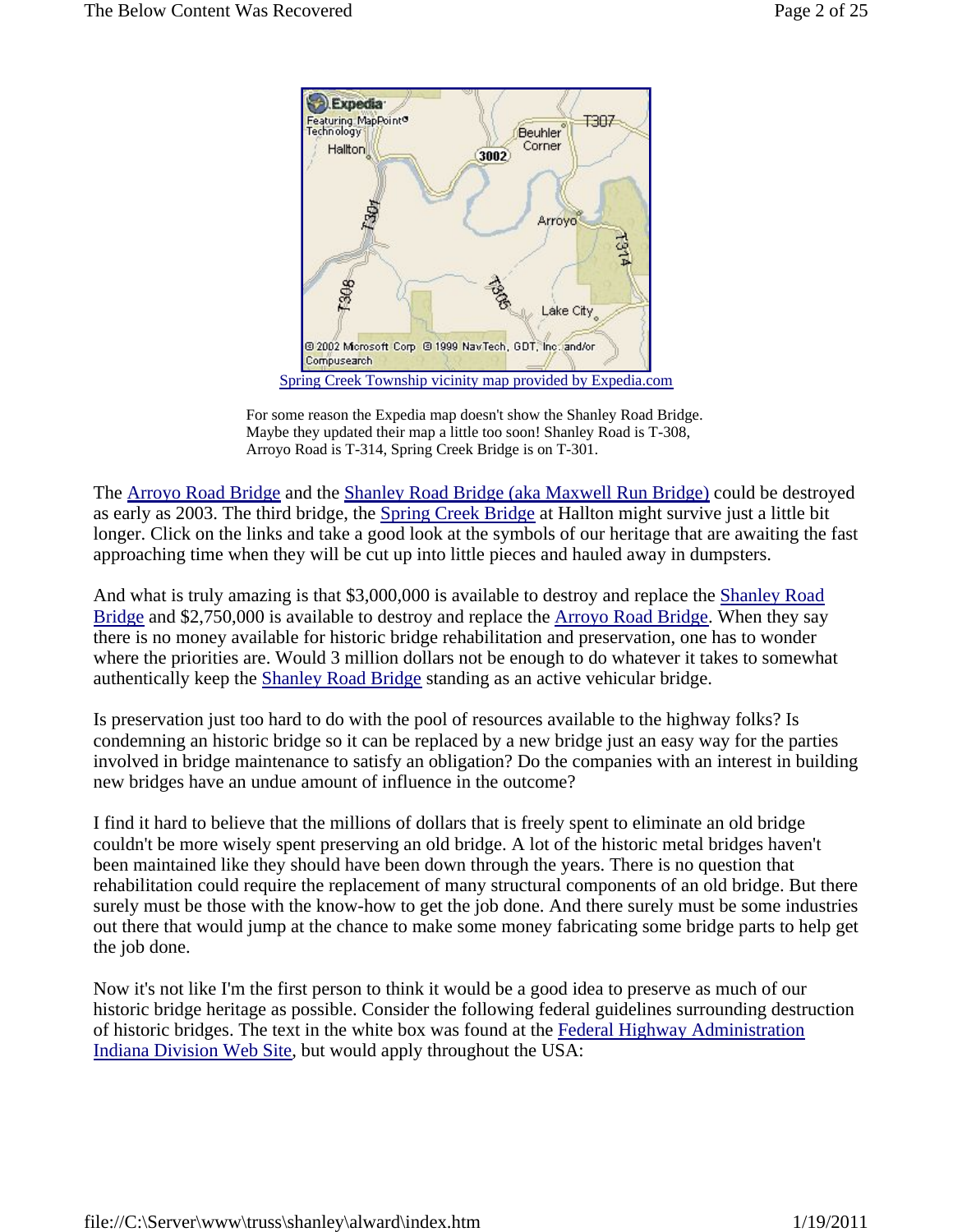#### **Alternatives to Consider and Document when considering replacement of an Historic Bridge**

## **Posted February 22, 2002**

On Federally Funded projects involving bridges on or eligible for inclusion in the National Register of Historic Places, when replacement of the structure is proposed, a broad range of alternatives to avoid the impact to the historic resource must be considered. The alternatives should be analyzed and considered sequentially, beginning with those alternatives that have no impact, or minimal impact, to the resource. The list below is generally arranged from the least to the most substantial impact. The Section 106 documentation, developed to support FHWA's effect finding, should describe the alternatives analyzed and document the evaluation of the alternatives. The list of alternatives below is not all inclusive; if a reasonable avoidance alternative is discovered during the development of the project, or proposed by the SHPO or a consulting party, the alternative should also be addressed in the alternatives analysis.

## 1. **Do Nothing Alternative**

a. The original Owner does nothing to the existing bridge and it remains in its existing condition. If the bridge is currently closed to traffic, or it has a posted weight restriction, document the detour route around the bridge.

## 2. **Rehabilitation Alternatives (in its existing location)**

- a. Rehabilitate the bridge for vehicular use, in accordance with the treatment approaches recommended by the Secretary of Interior's Standards for Rehabilitation.
- b. Rehabilitate the bridge and retrofit the structure to carry legally loaded vehicles.
- c. Either the owner or another party rehabilitates the bridge for vehicular use, with size/weight limitations, or rehabilitate the bridge for non-vehicular use.
- d. Either the owner or another party avoids the bridge only and closes the bridge for possible future rehabilitation at its existing location.

## 3. **Bypass Alternatives**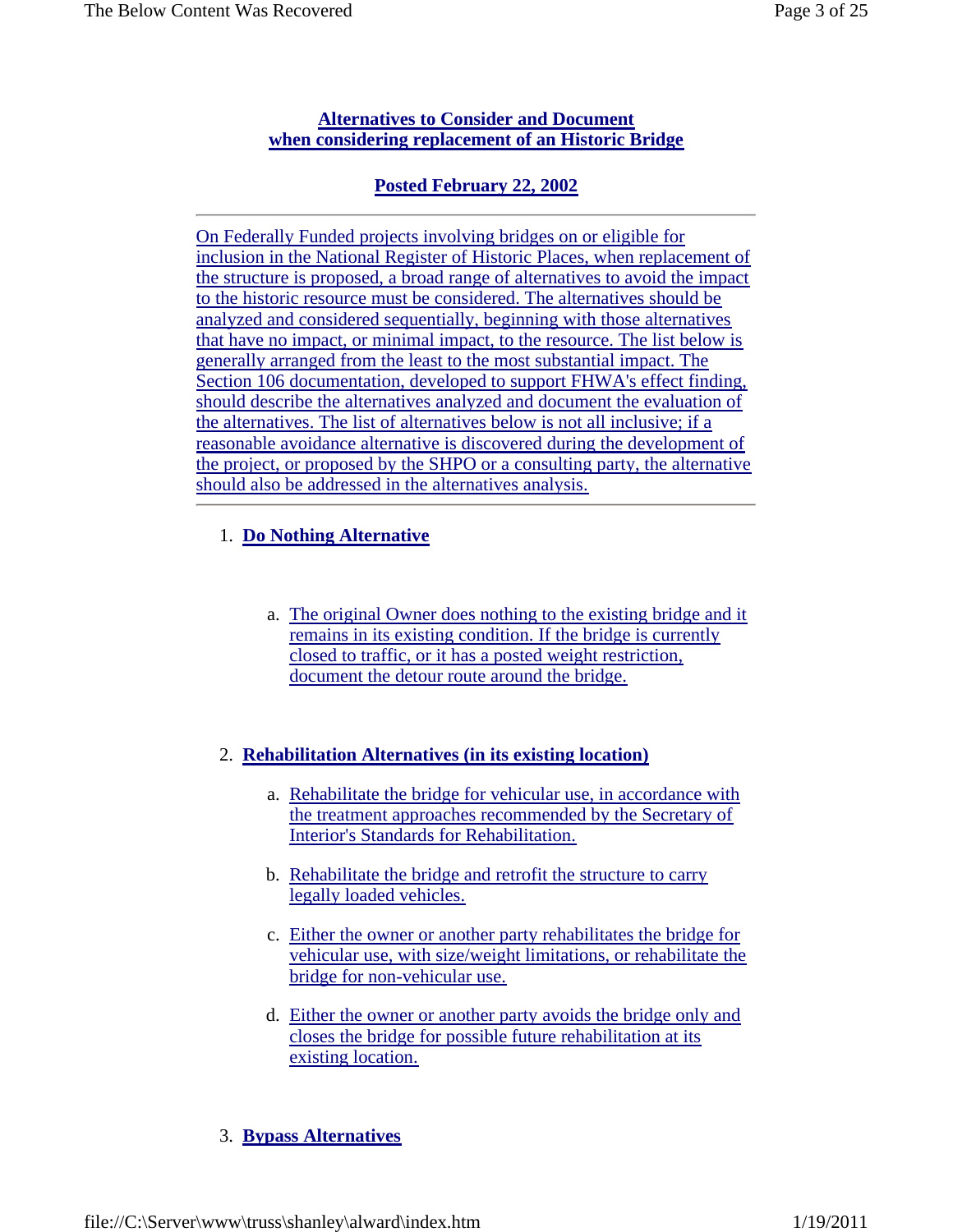- a. Build a bridge next to the existing bridge, forming a one-way couplet, using both bridges for vehicular use.
- b. Either the owner or another party bypasses the historic bridge and maintains the historic bridge for either light vehicular use or non-vehicular use.
- c. The owner bypasses the historic bridge and leaves the historic resource at its existing location for future potential re-use, either by the owner or by another party.

### 4. **Relocation Alternatives**

- a. The bridge is relocated and rehabilitated, by either the owner or another party, for the purpose of serving vehicular or nonvehicular traffic, at a public location.
- b. Another party relocates and rehabilitates the bridge at a location not available to the public.
- c. The owner retains ownership and the bridge is stored for possible future rehabilitation and use.
- d. The owner sells the bridge to another party for storage and possible future rehabilitation and use.
- e. The bridge is photo documented and then demolished.

The way it looks from where I sit is that around here, we pretty much go directly to step 4e with maybe a brief attempt at trying to sell bridges in accordance with step 4d. The attractive "win win" situation of step 3b never seems to happen.

It would seem that the widespread practice of destroying and replacing historic bridges will continue until the people who decide the fates of our bridges become openly and demonstrably sympathetic to the idea of keeping the historic bridges intact. Maybe time will bring about a change in attitude. Unfortunately time also allows the destruction of too many more historic metal truss bridges. The supply of these bridges is finite and they are irreplaceable!

Maybe public sentiment will sway the opinions of the public servants who destroy our bridges, If the public speaks more, the servants will probably listen more.

Time is of the essence here. The best old truss bridges are disappearing fast.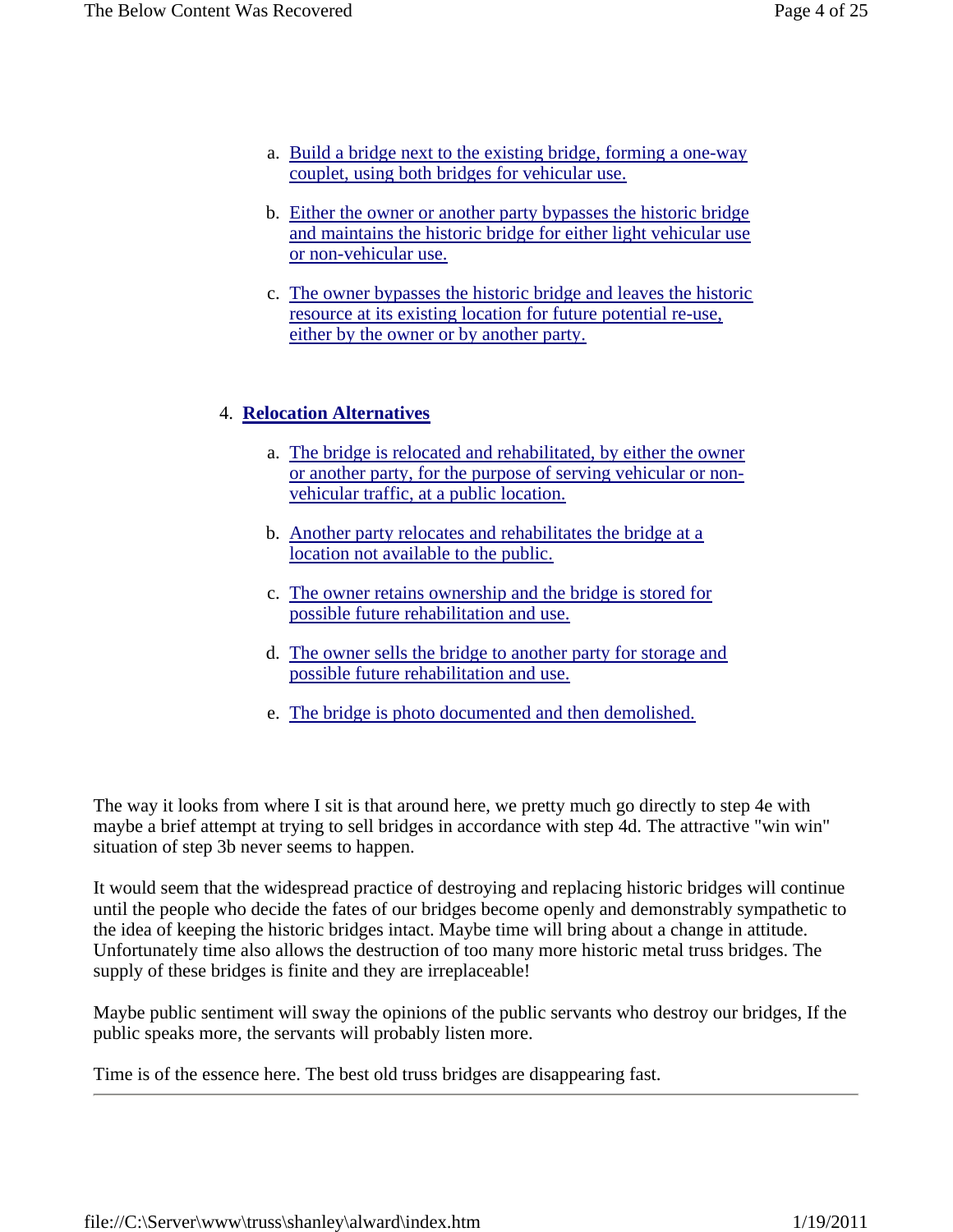## **Photographs of the Spring Creek Trio**



Arroyo Road Bridge: Three spans with variety. Spring Creek Bridge: Single Span in scenic setting.

Let's get back to those three bridges described toward the top of this page now. Unless there is a massive public outcry, those bridges will be destroyed as planned. I don't know if all or even any have a ghost of a chance of survival, But of the three, I think that saving the Shanley Road Bridge is a nobrainer.



Shanley Road Bridge: Four spans of beauty in metal and stone.

Ideally, all three of these bridges could be left for future generations to admire and enjoy. I hope for a miracle that will allow that to happen. But if I had to pick just one of the three to save, it would have to be the Shanley Road Bridge. The 1891 bridge has a lot going for it. Just look at the photo. It's a remarkably beautiful structure. It's the Perfect Bridge.

But beauty isn't the only reason that saving this bridge should be a no-brainer.

Shanley Road is a very lightly traveled road for one thing. It is a hilly, dirt road that often doesn't see a car's tires for long periods of time. There is not a lot of civilization in the area south of the Clarion around here. Not a lot to the north, east or west either for that matter. Performing minimal repairs to keep the bridge open at a posted weight limit does not seem unreasonable if bringing it up to higher load limits seems to expensive.

The style of bridge represented by the Shanley Road Bridge is not common in this area by a long shot. The two pony truss approach spans coupled with the two through truss main spans give this bridge a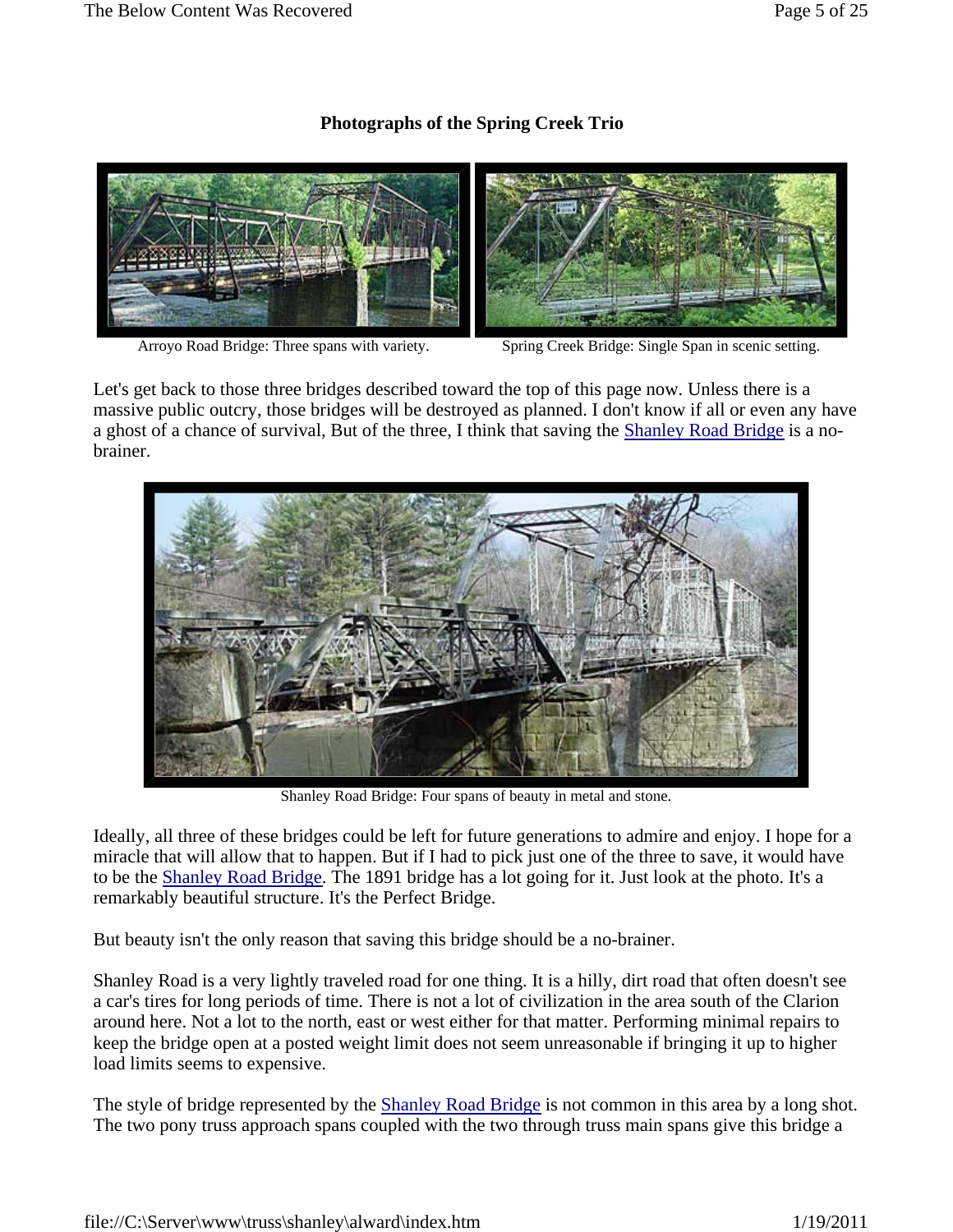unique appearance. And it's been a while since bridge builders used the pin-connection method of holding the bridge pieces together. Furthermore, the cut stone work of the abutments and piers are monuments in and of themselves. This bridge is full of craftsmanship and reminders of the old ways.

But even if the powers that be are insistent that a new bridge must be built, there seems to be no compelling reason to destroy the old Shanley Road Bridge once its replacement is completed. (It is my understanding that the planned replacement bridge is to be built downstream 50 feet or so.) If a new bridge must be built, every effort should be made to keep the existing Shanley Road Bridge standing.

It costs a lot of money to tear a bridge down. I wouldn't be surprised if the bill for destroying the Shanley Road Bridge is between \$100,000 and \$200,000. An awful lot of minor repairs could be done to the old bridge for that amount of money. And if I understand correctly, the Federal Government can provide funds for preserving a replaced bridge up to the amount it would cost to destroy it.

Let's leave the Shanley Road Bridge standing, even if only as a pedestrian or bicycle bridge. The elegant old structure could please many generations of visitors to the Clarion River valley if left in place. We need to at least preserve the best of our historic metal truss bridges if we can't preserve them all, and the Shanley Road Bridge is certainly among the best of the breed. If we don't save this and many of our other great bridges, future generations will rightly think of us as boneheads.

Even though the Shanley Road Bridge has been singled out in this article as the one bridge of the Spring Creek Trio that *must* be spared, the Arroyo Road Bridge and the Spring Creek Bridge are also certainly worth saving. Just take a look at that pony truss span on the Arroyo Road Bridge if you need convincing. What a pin-connected beauty it is! And then there's the Spring Creek Bridge ...

You know what? I've just convinced myself that saving all three of these historically significant bridges is a no-brainer. We shouldn't have to be in a position to pick and choose just one. They're all important!

The absolute best option is to leave all three standing. Their future existence will make the area they reside in a desirable destination for years to come. Clarion River tours will become the thing to do! People will want to see the famous, historic Spring Creek Trio with their own eyes and spend some peaceful time enjoying these secluded country trusses!

For further thoughts on the state of bridge preservation, take a look at our <u>Pennsylvania Historic</u> Bridge Inventory and Evaluation Page. That page offers insight into what Official Pennsylvania says it is doing and what is actually being done.

# **Historic Shanley Road Bridge, Spring Creek Township, Elk County, PA**

The builder plates are hard to read, but 1891 is the date shown on plaques on the main, through truss spans. The center of the builder plaque is enlarged below.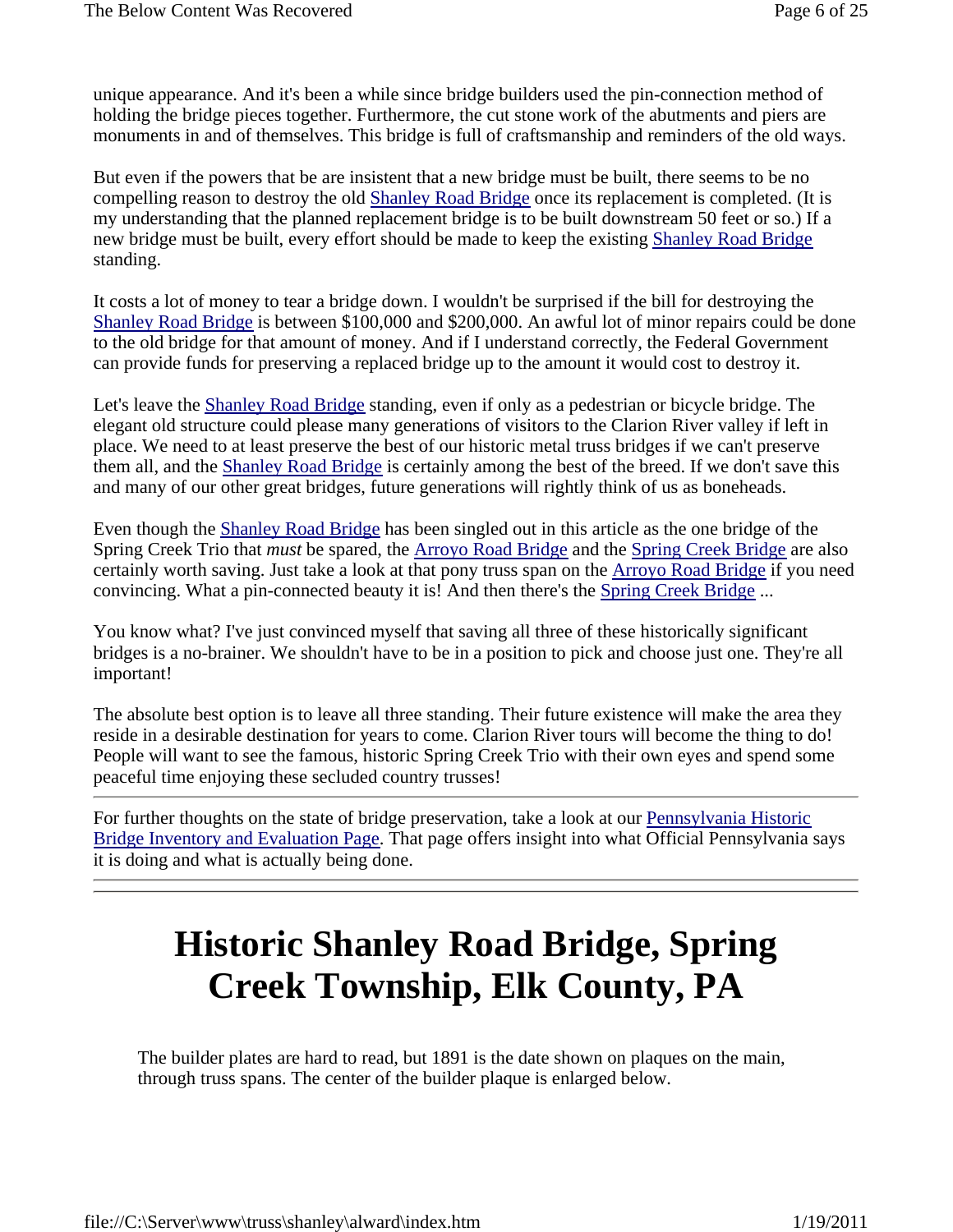

 PITTSBURG BRIDGE CO NELSON AND BUCHANAN AGENTS 1891

### UPDATE: Destroyed in 2004. Original text follows.

When you get to the Shanley Road Bridge, you can bet that you are *way* out in the county! It's hard to pick favorites, but this four-span beauty owned by Elk County is among my favorite bridges. I've learned that the bridge is also refered to as the Maxwell Run Bridge locally. Maxwell Run empties into the Clarion River just upstream from this bridge.

There are two main through truss spans in this crossing along with pony truss approach spans on each end. The deck is wooden. The supports are cut stone. The river is scenic. Wow!

At the location of this bridge, the Clarion River is traveling in a north to south direction, just getting ready to make a bend to the west. The orientation of this bridge is roughly east/west with the west end slightly more north than the south end. I mention this because the Clarion is roughly an east to west river in western Elk County and it's easy to overlook the bends in the river and lose track of orientation.

The 1891 Shanley Road Bridge is fairly close to the Spring Creek Bridge and the Arroyo Road Bridge. There are plenty of good reasons to take a River Road Drive along the Clarion River. Unfortunately, just like the Spring Creek and Arroyo Road bridges, the PennDOT 2003 Twelve Year Plan lists this bridge among those it will be destroying in the near future. I've heard that destruction could begin in 2003.

So if you're gonna take that scenic Clarion River bridge tour, don't wait too long!

Or maybe - just maybe - those who control the destiny of our bridges will realize what a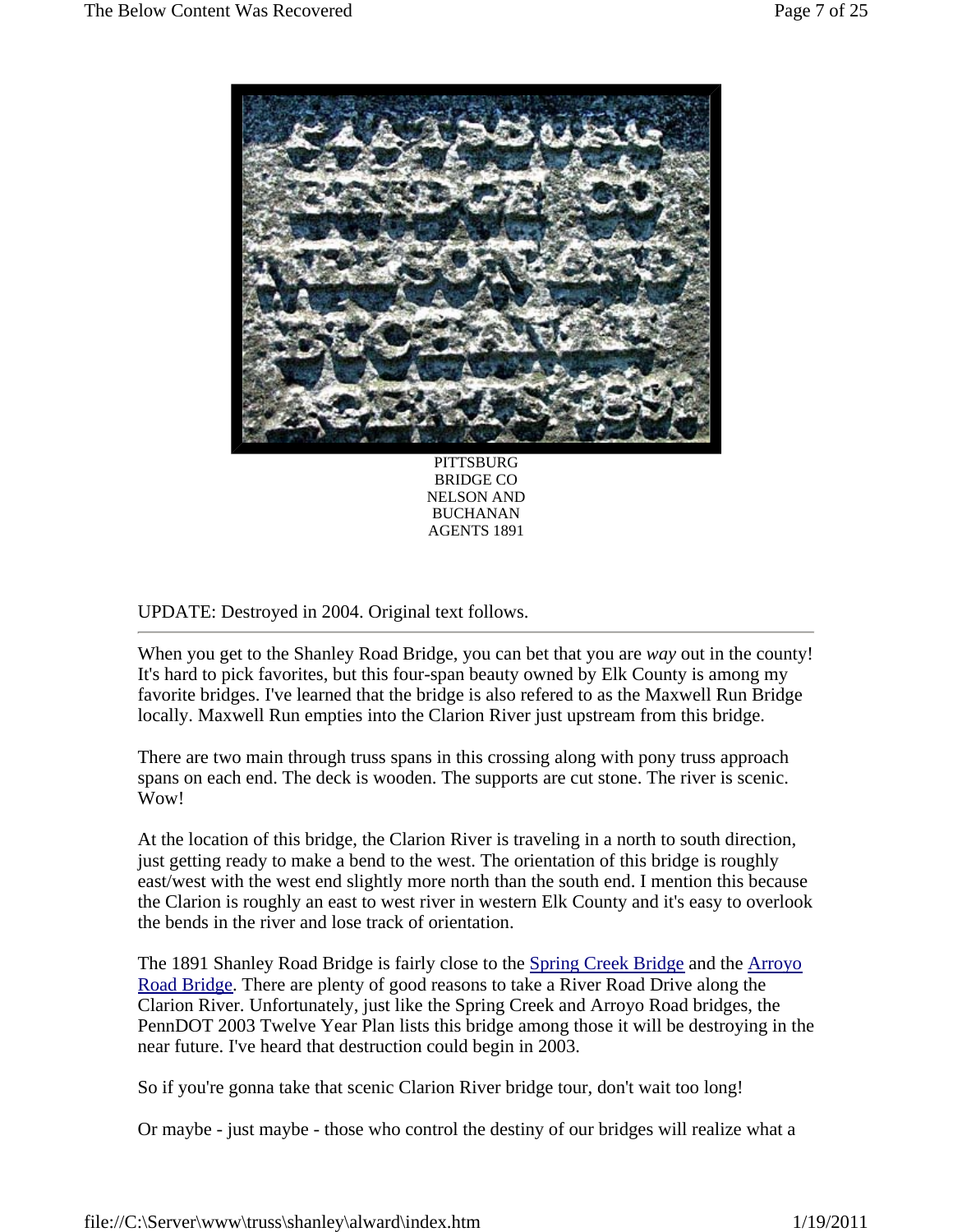special treat it is to be able to see three 100 or so year old metal truss bridges in such close proximity and find a way to leave them all standing. Oops! There I go off into fantasy land again!

We have an Historic Bridge Preservation Page featuring the Spring Creek Township Trio that you may also find of interest. The Shanley Road Bridge is featured prominently in that article.



**Clicking small photos usually provides enlargements and information**

### **An Account Of Replacing The Deck Of This Bridge**

Ever wonder how the wooden decks on old bridges are built? Eric Patton of Sigel worked on the crew that repaired the decks of this bridge and the Arroyo Road Bridge the last time it was done back in 1997. Take a look at his account of replacing the bridge decks for a little insight into bridge maintenance as well as some general observaions about the bridges.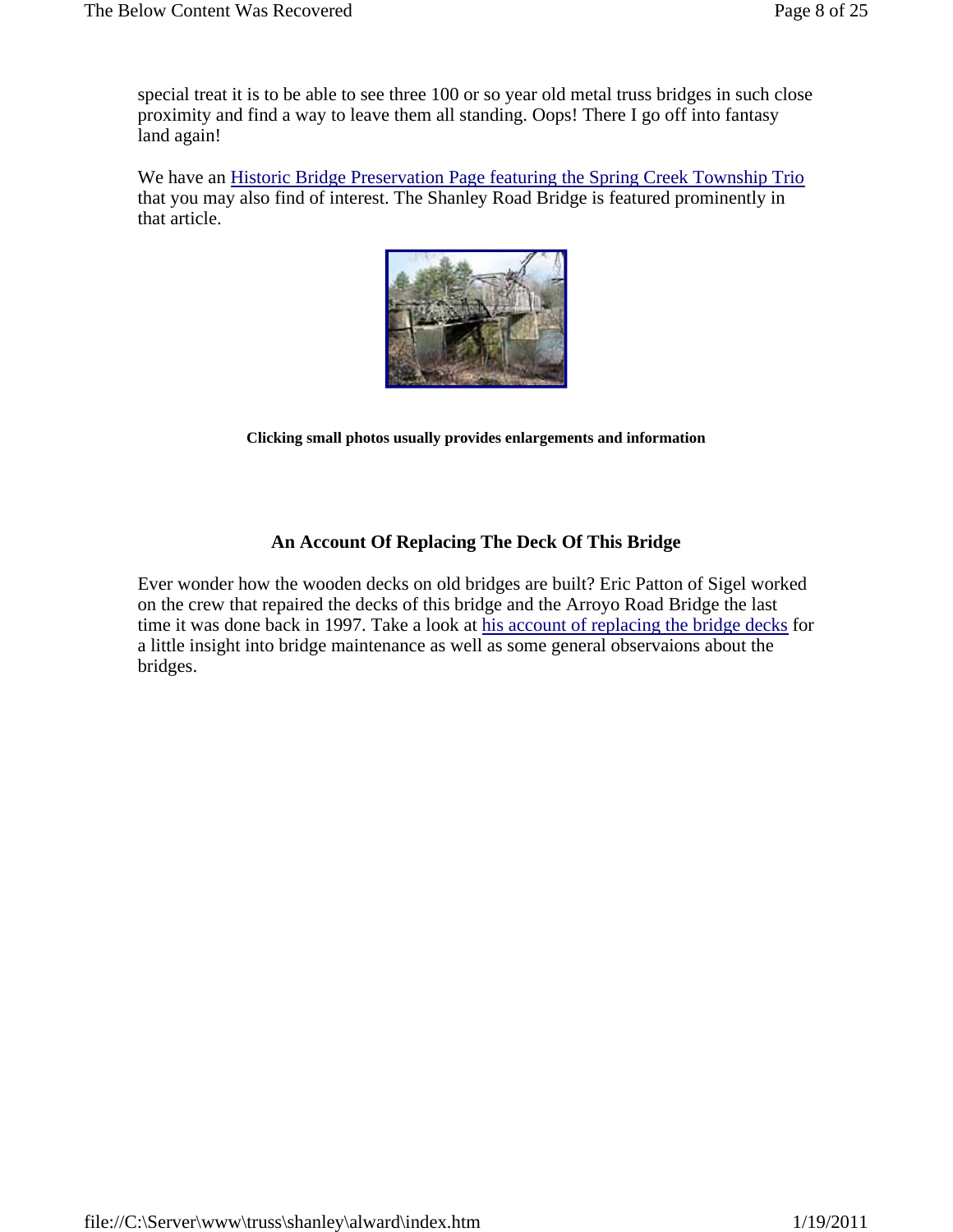

Section of PennDOT Type 10 Map of Elk County showing the proximity of three nearby bridges. Bridge names added for clarity. It's probably about 4 miles as the crow flies between the Arroyo Road Bridge and the Shanley Road (Maxwell Run) Bridge.

## **FACT SHEET\***

## **PENNDOT DISTRICT:** 2

## **COUNTY:** ELK

#### **OWNER:** ELK COUNTY

#### **MUNICIPALITY:** SPRING CREEK

## **LOCATION:** 1.25 MILES SOUTH OF HALLTON

### **FACILITY CARRIED:** TR 308 (SHANLEY ROAD)

## **NAME/FEATURE INTERSECTED:** TR 308 OVER CLARION RIVER

## **TYPE:** THRU TRUSS

file://C:\Server\www\truss\shanley\alward\index.htm 1/19/2011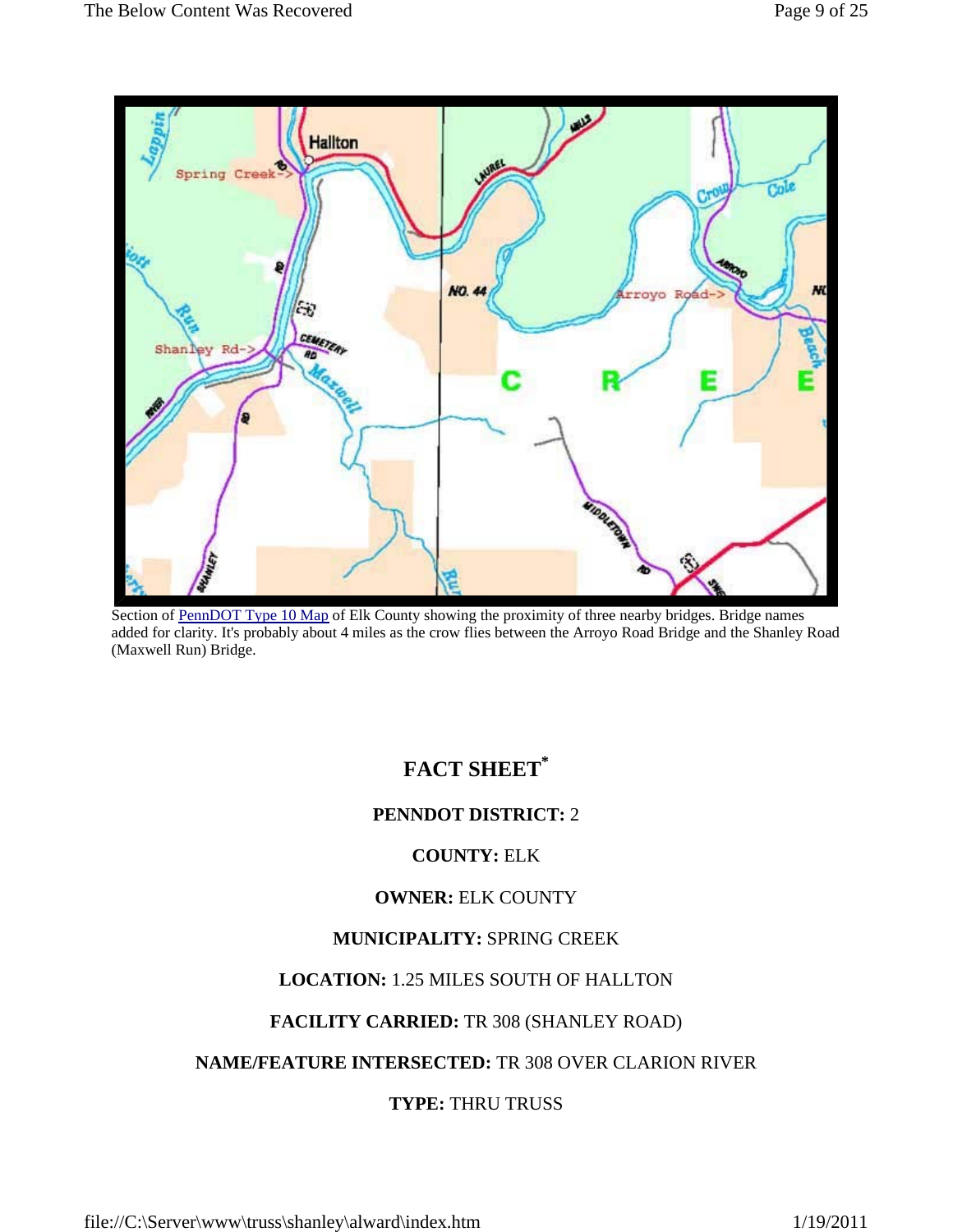#### **DESIGN:** PRATT

#### **MATERIAL:** METAL

#### **#SPANS:** 4

#### **LENGTH (feet):** 344

#### **WIDTH (feet):** 13.9

#### **YEAR BUILT:** 1891

#### **ALTERATION:** 1905

#### **DESIGNER/BUILDER:** PITTSBURGH BRIDGE CO/NELSON & BUCHANAN CO

#### **NATIONAL REGISTER STATUS AT TIME OF SURVEY:** Previously Not Evaluated

#### **SURVEY NATIONAL REGISTER RECOMMENDATION:** Eligible

**COMMENTS:** The 344'-long bridge consists of a pin connected, 2 span, Pratt thru truss main span and 1 riveted Pratt pony truss approach span at each end. The traditionally composed bridge is supported on ashlar abutments and ashlar cutwater piers. The bridge is historically and technologically signficant as a complete example of an increasingly rare type and design. Adding to its significance is its documentation to the Pittsburgh Bridge Company and its agents, Nelson & Buchanan Company, regionally prominent and prolific fabricators of highway bridges in the late 19th and early 20th centuries.

Ever wonder *why* bridges of this "historically and technologically significant" type and design have become "increasingly rare"? Might it have something to do with blind progress?

Don't forget about the Spring Creek Bridge and the Arroyo Road Bridge, two near neighbors of this bridge that are facing destruction very soon as well. Speak out against the destruction of these three wonderful bridges if you can. It might make a difference.

**\*** The data in this FACT SHEET is a subset of the data found in the **Pennsylvania Historic Bridge Inventory and Evaluation** database (data circa 1997). That survey evaluated bridges for potential eligibility to the National Register of Historic Places. In the database, MUNICIPALITY is most often given as a township name, but could be a borough or city name. COMMENTS here are generally taken directly from comments in the database, although they may be summarized. Additional comments, if any, added by Venangoil.com are in **orange**.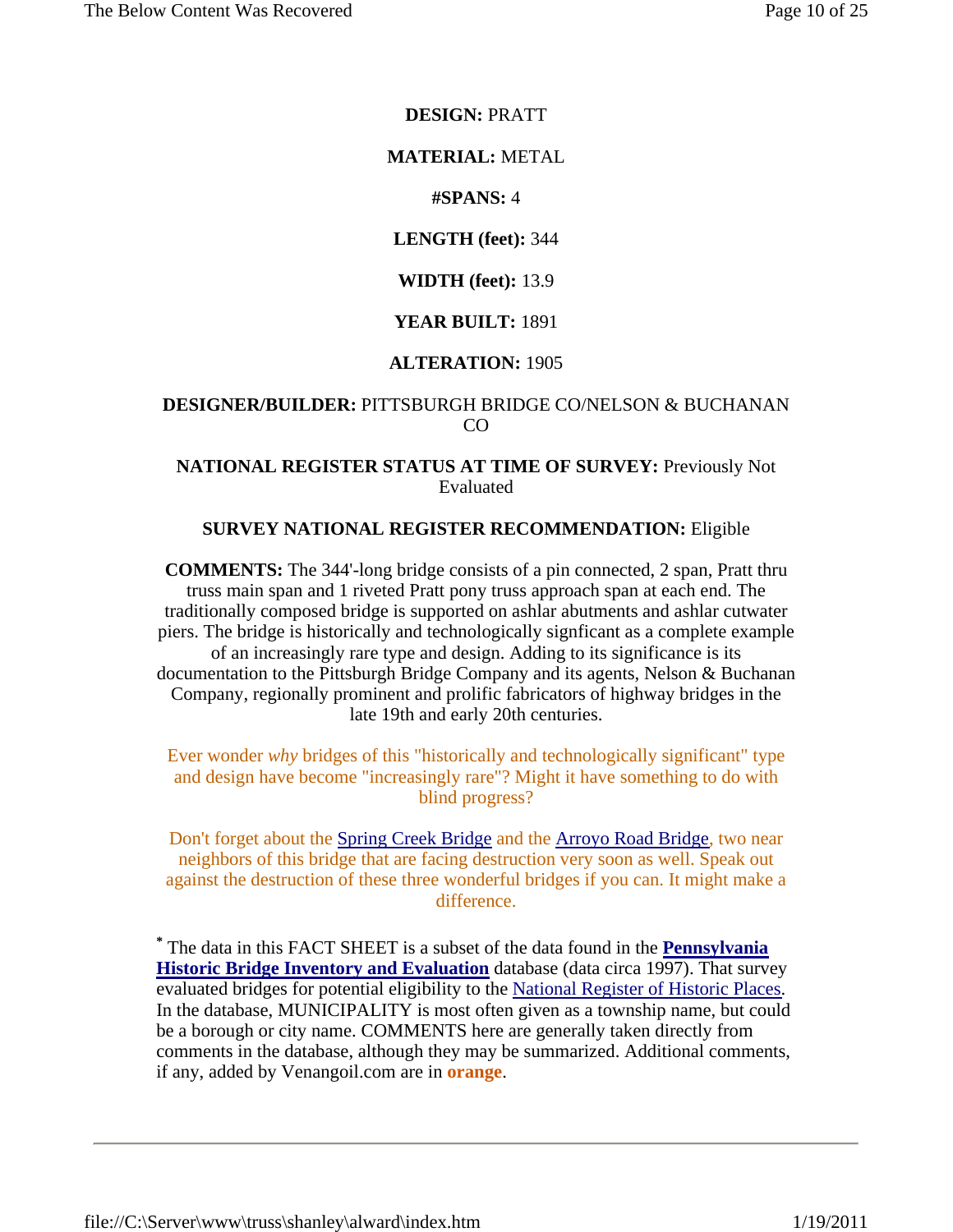# **Historic Arroyo Road Bridge in remote Elk County, PA**



View from north side of river

Arroyo Road is the first Clarion River road crossing downstream from Ridgway. Its Spring Creek Township location is pretty remote. The bridge is owned by Elk County.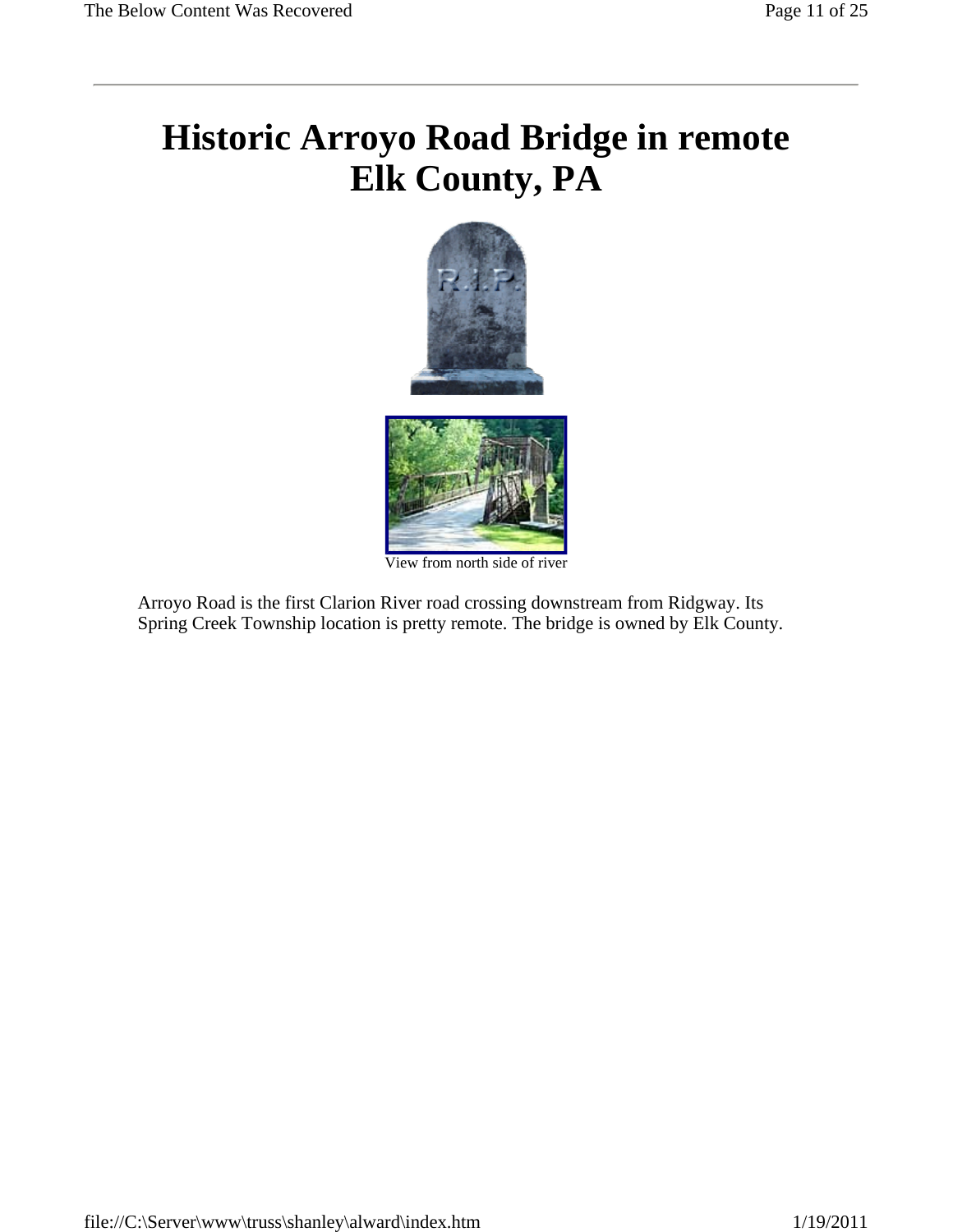

Looking at the Arroyo Road Bridge up close

UPDATE: Destroyed in 2004. Original text follows.

With a pony truss span and two through truss spans, the Arroyo Road Bridge is one of three impressive, very old iron truss bridges in close proximity on and along the Clarion River in this area.

It looks like some minor repair/replacement parts work was done on south end of bridge where the metal is obviously newer. The wooden deck is pretty spongy feeling (rotting) and could probably stand to be replaced.

There is a boat launch and parking area on the south side of the river. The Allegheny National Forest borders on the Clarion River to the north for much of the length of the Clarion River in this area.

With regret I must report that plans are in the works to destroy this historic structure. See the online PennDOT notice dated July 27, 2001 for a little bit more information. The word is that the bridge replacement project will begin in 2003.

The Arroyo Road Bridge is fairly close to the Spring Creek Bridge and the Shanley Road Bridge. All three bridges are supposed to be destroyed soon, so you might not want to wait too long to get a good look at them.

We have an Historic Bridge Preservation Page featuring the Spring Creek Township Trio that you may also find of interest.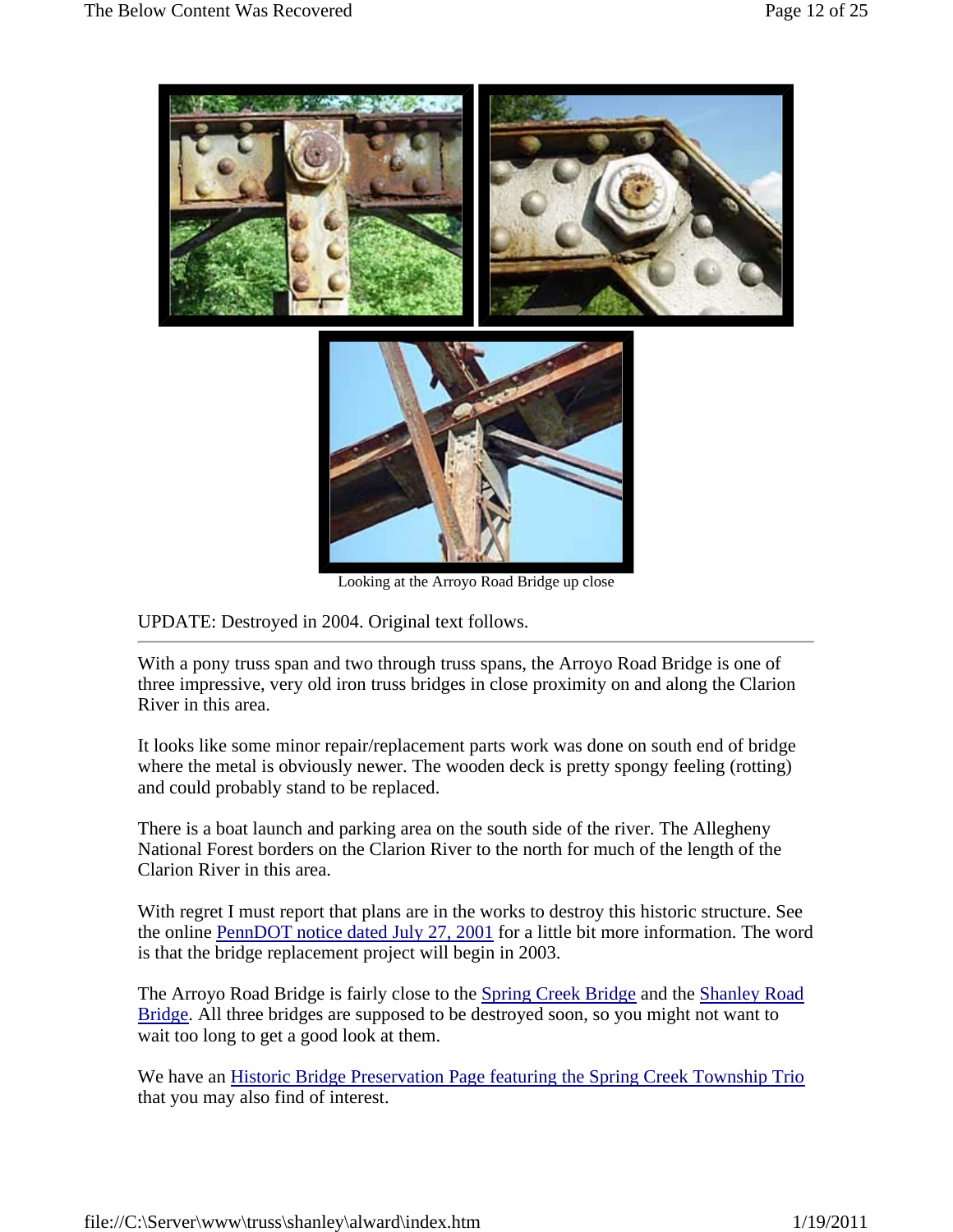**Clicking small photos usually provides enlargements and information**

#### **An Account Of Replacing The Deck Of This Bridge**

Ever wonder how the wooden decks on old bridges are built? Eric Patton of Sigel worked on the crew that repaired the decks of this bridge and the Shanley Road Bridge the last time it was done back in 1997. Take a look at his account of replacing the bridge decks for a little insight into bridge maintenance as well as some general observaions about the bridges.



Section of PennDOT Type 10 Map of Elk County showing the proximity of three nearby bridges. Bridge names added for clarity. It's probably about 4 miles as the crow flies between the Arroyo Road Bridge and the Shanley Road (Maxwell Run) Bridge.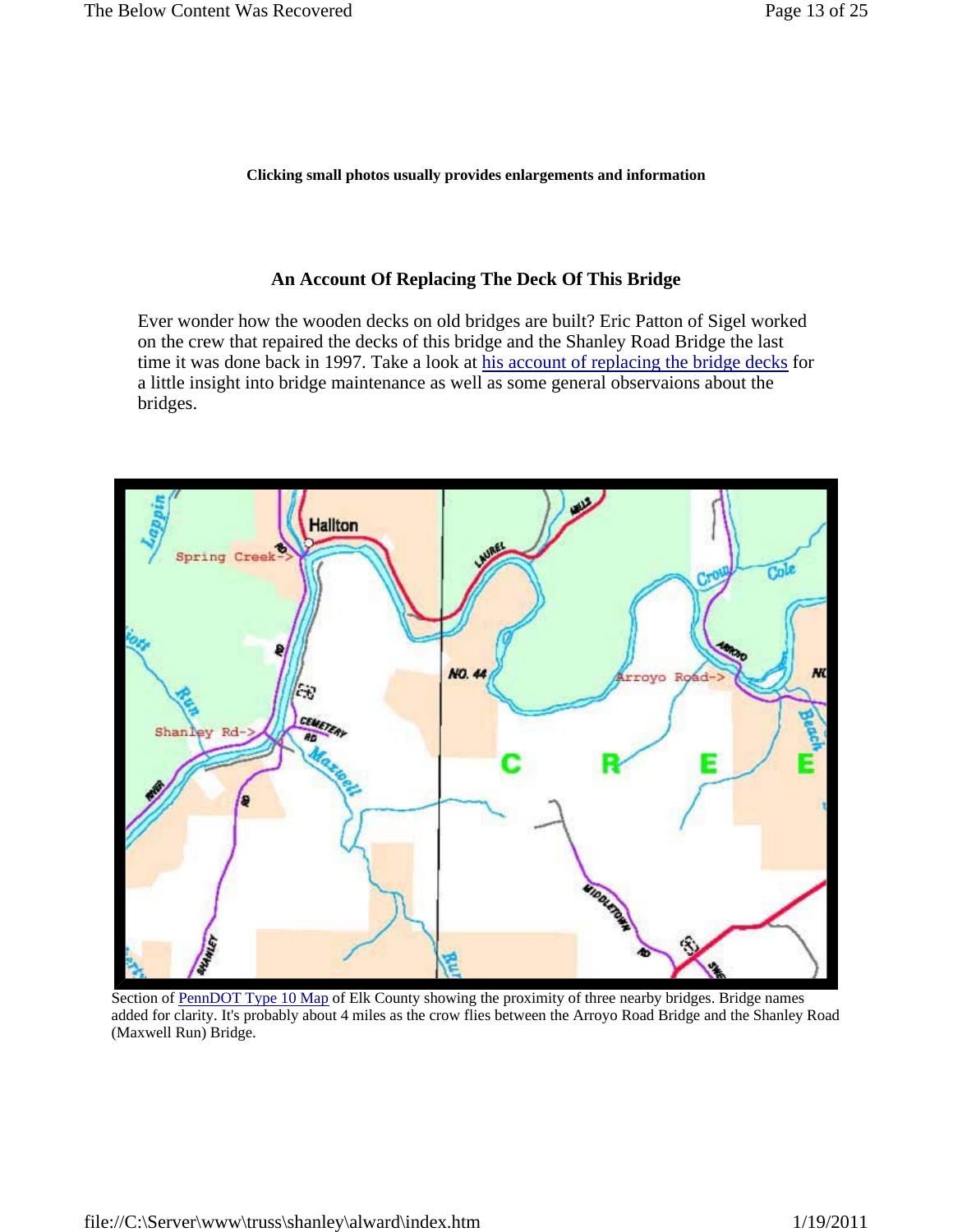## **FACT SHEET\***

#### **PENNDOT DISTRICT:** 2

#### **COUNTY:** ELK

#### **OWNER:** ELK COUNTY

#### **MUNICIPALITY:** SPRING CREEK

#### **LOCATION:** 7900' SOUTH OF SR 3002

#### **FACILITY CARRIED:** TR 314 (ARROYO ROAD)

#### **NAME/FEATURE INTERSECTED:** TR 314 OVER CLARION RIVER

#### **TYPE:** THRU TRUSS

#### **DESIGN:** PRATT

#### **MATERIAL:** METAL

**#SPANS:** 3

**LENGTH (feet):** 281

#### **WIDTH (feet):** 14

#### **YEAR BUILT:** 1901

#### **DESIGNER/BUILDER:** NELSON & BUCHANAN COMPANY

#### **NATIONAL REGISTER STATUS AT TIME OF SURVEY:** Eligible. SHPO Finding.

**COMMENTS:** The pin connected, 3 span, 281'-long bridge consists of 2 Pratt thru truss spans over the channel and a single half-hip Pratt pony truss approach span. The bridge is supported on ashlar piers and abutments. The structure is historically and technologically signficant as a complete example of an increasingly rare bridge type and design. Adding to its significance is its documentation to the Pittsburgh Bridge Company and its agents, Nelson & Buchanan Company, regionally prominent and prolific fabricators of highway bridges in the late 19th and early 20th centuries.

It's pretty obvious that the experts who evaluated this bridge thought it was pretty special. It's too bad that the people who control the Arroyo Road Bridge's fate don't seem to think so.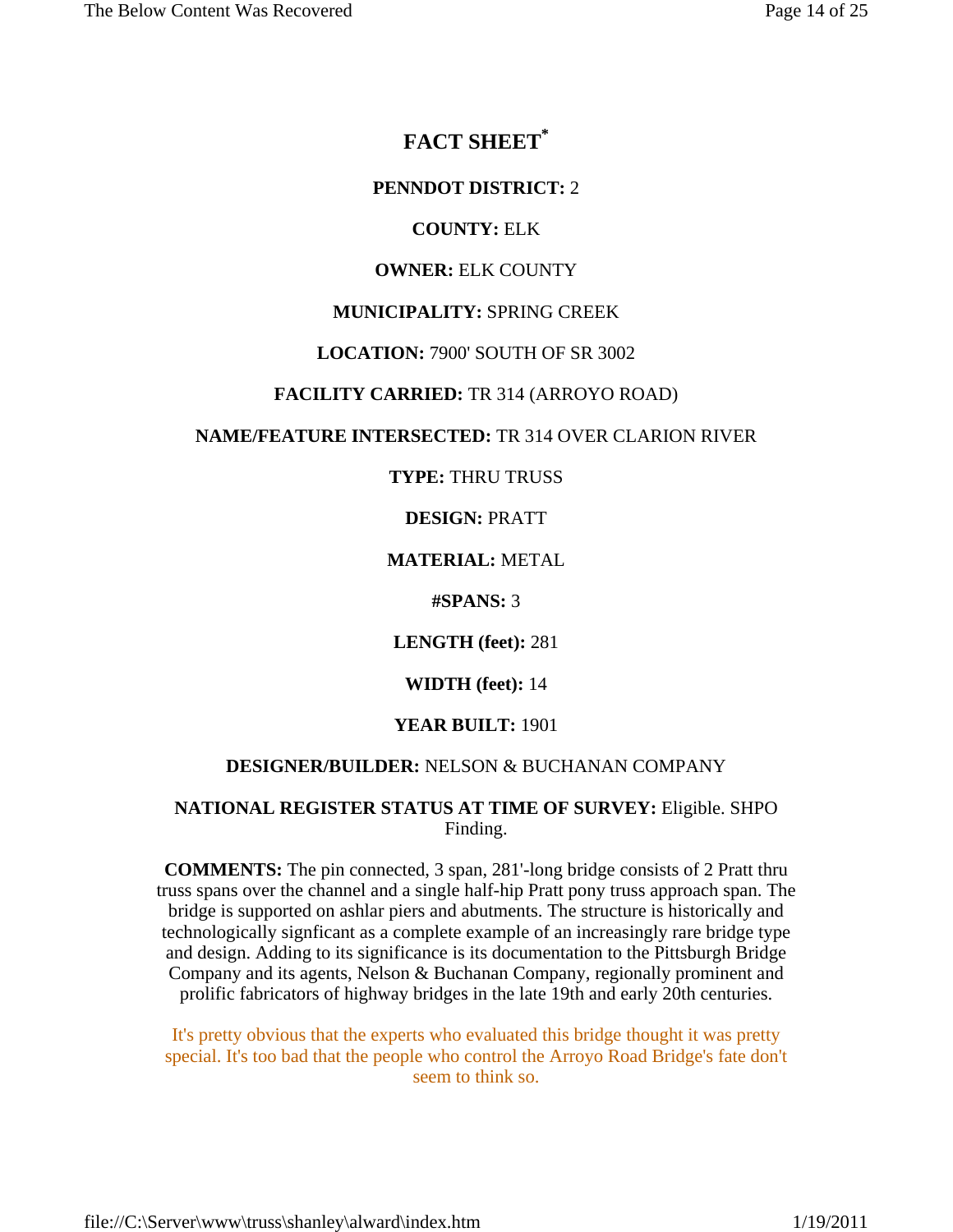Don't forget about the Spring Creek Bridge and the Shanley Road Bridge, two near neighbors of this bridge that are facing destruction very soon as well. Speak out against the destruction of these three wonderful bridges if you can. It might make a difference.

**\*** The data in this FACT SHEET is a subset of the data found in the **Pennsylvania Historic Bridge Inventory and Evaluation** database (data circa 1997). That survey evaluated bridges for potential eligibility to the National Register of Historic Places. In the database, MUNICIPALITY is most often given as a township name, but could be a borough or city name. COMMENTS here are generally taken directly from comments in the database, although they may be summarized. Additional comments, if any, added by Venangoil.com are in **orange**.

## **River Road Bridge Over Spring Creek At Hallton Along The Clarion River**



No - this Spring Creek Township bridge is not a Clarion River crossing, but it is right along the Clarion River and you will cross it if you follow River Road between Arroyo Road and the Shanley Road Bridge. It seems fitting to include this old single span Pratt Through Truss in the Clarion River Bridges collection. The bridge is owned by the township.

#### Clarion River From Bridge

The voice of experience can tell you that when following River Road from Arroyo Road to here, it is extremely easy to miss the sharp left that River Road makes at an intersection near this bridge. If you find yourself driving through high-country farmland for a while, you'll know you missed the turn!

A parking area for State Game Land 28 is at one end of bridge.

There is a plan to destroy this bridge included in PennDOT's 2003 Twelve Year Plan.

The River Road Spring Creek Bridge is fairly close to the Arroyo Road Bridge and the Shanley Road Bridge. All three bridges are supposed to be destroyed soon, so you might not want to wait too long to get a good look at them.

We have an Historic Bridge Preservation Page featuring the Spring Creek Township Trio that you may also find of interest.

#### **Clicking small photos usually provides enlargements and information**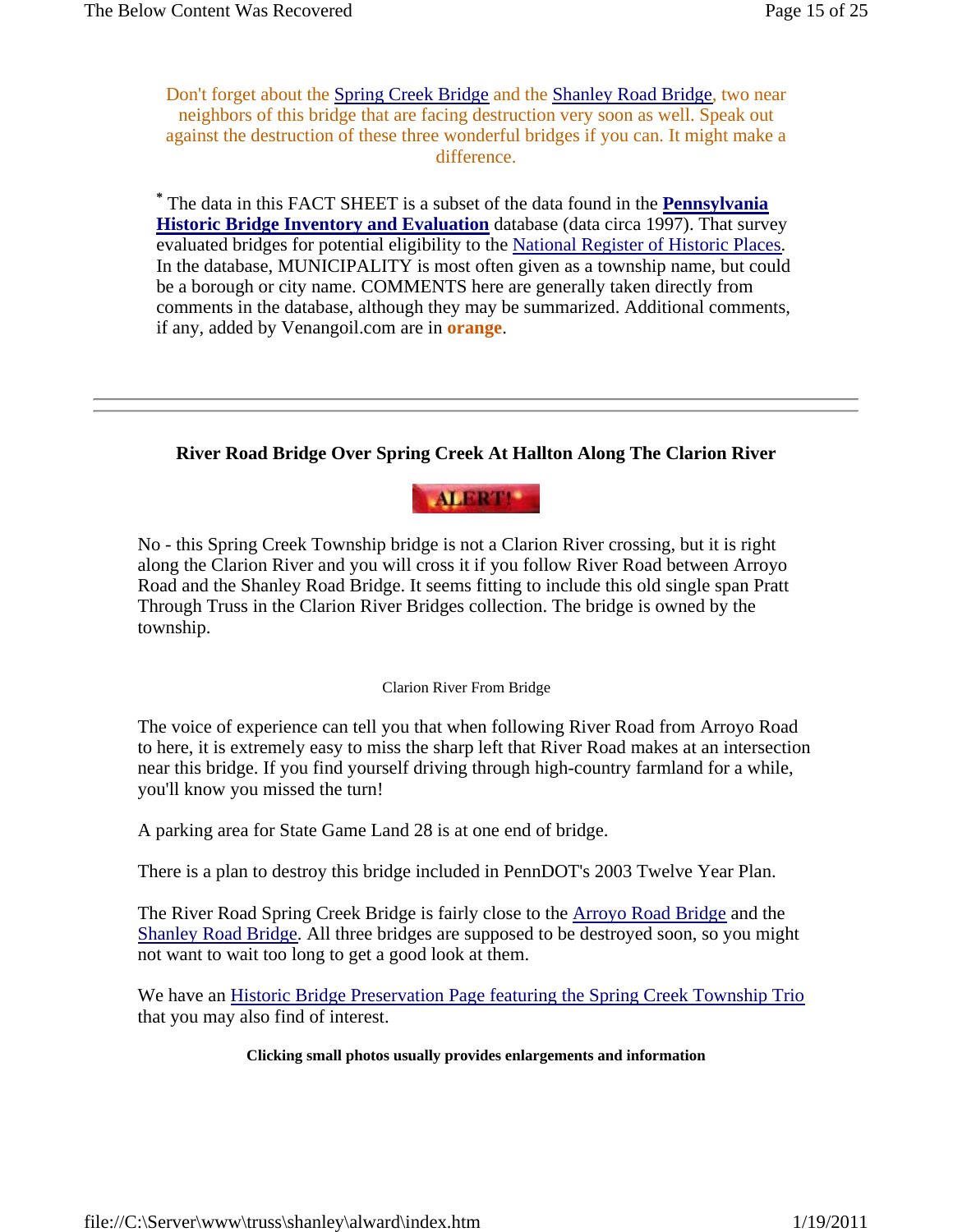



Section of PennDOT Type 10 Map of Elk County showing the proximity of three nearby bridges. Bridge names added for clarity. It's probably about 4 miles as the crow flies between the Arroyo Road Bridge and the Shanley Road (Maxwell Run) Bridge.

## **FACT SHEET\***

## **PENNDOT DISTRICT:** 2

## **COUNTY:** ELK

#### **OWNER:** SPRING CREEK TWP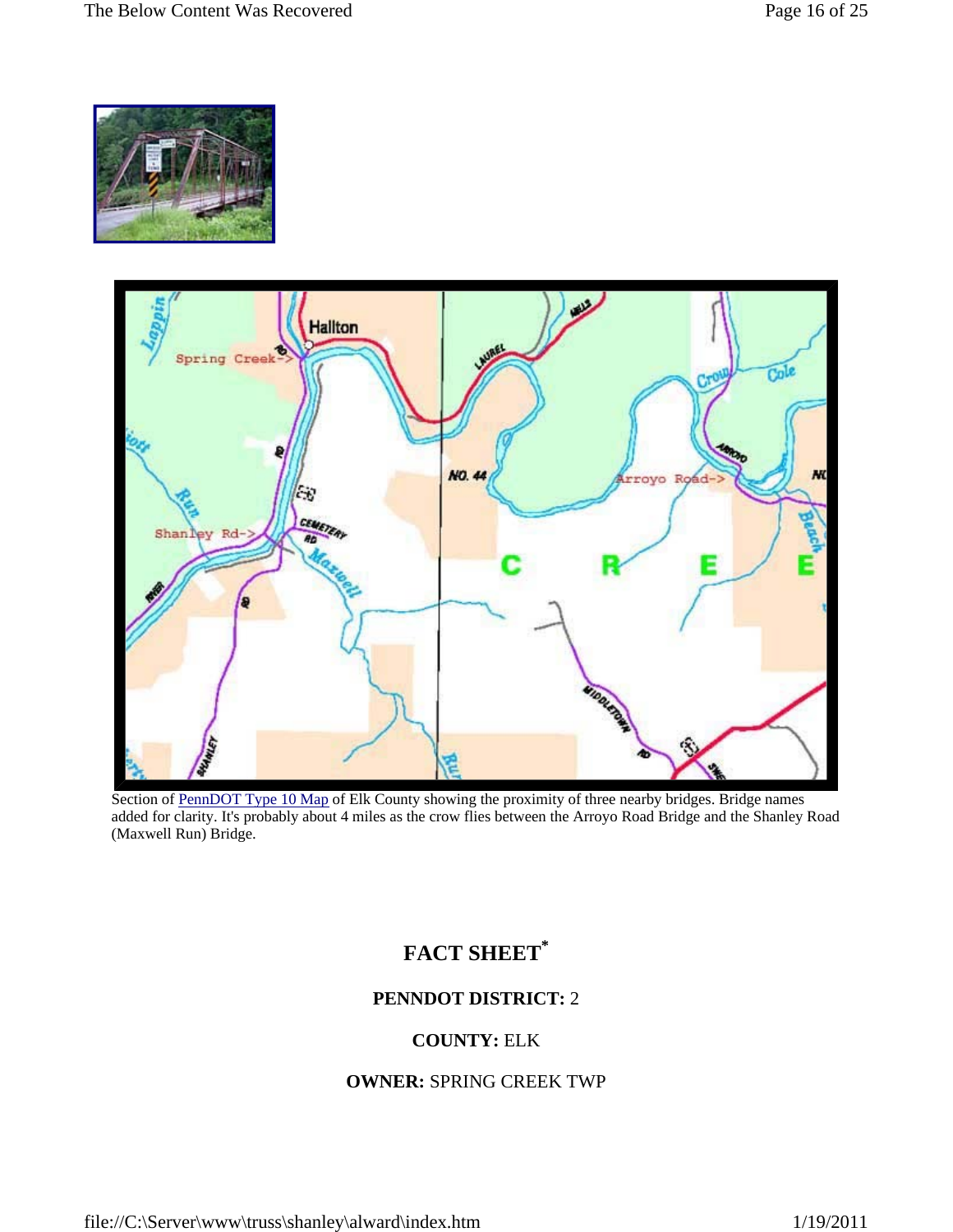#### **MUNICIPALITY:** SPRING CREEK

#### **LOCATION:** 400' SOUTH OF SR 3002 AT HALLTON

#### **FACILITY CARRIED:** TR 301 (RIVER ROAD)

#### **NAME/FEATURE INTERSECTED:** TR 301 OVER SPRING CREEK

#### **TYPE:** THRU TRUSS

#### **DESIGN:** PRATT

#### **MATERIAL:** METAL

#### **#SPANS:** 1

#### **LENGTH (feet):** 129

#### **WIDTH (feet):** 14

#### **YEAR BUILT:** 1898

#### **DESIGNER/BUILDER:**

#### **NATIONAL REGISTER STATUS AT TIME OF SURVEY:** Previously Not Evaluated

#### **SURVEY NATIONAL REGISTER RECOMMENDATION:** Eligible

**COMMENTS:** The 1898, single span, 129'-long, pin-connected Pratt thru truss bridge is supported on ashlar abutments. It has eye bars and rods for the tension members, and built-up compression members. Rolled floorbeams with U-shaped hangers support timber stringers and a wood deck. The stringers and deck in one panel are failed, accounting for the bridge's closure. (The bridge was closed for repairs when it was evaluated.) The failure does not affect integrity of original design. The bridge is finished with lattice railings and lattice portals with built-up curved knee braces with twisted bars in a fan shape. According to the township supervisor, the 1898 date of construction was recorded from a bridge plaque before the plaque was lost. The builder is undocumented. The bridge is a long example of its type and design with it original decorative elements. Pin-connected truss bridges are increasingly rare, especially in this region of the state, with fewer than 20 documented examples from ca. 1880 to 1910 surviving in PADOT Dist. 2-0. This is one of the most complete and earliest to document the all standard details that came to characterize the pin-connected Pratt truss type/design in the 1890s. It is historically and technologically significant.

When I go on and on and on whining about the lack of significant preservation of historic bridges it's because of situations like that affecting this bridge. The bridge couldn't have received a more glowing review. But will it be preserved with historic authenticity? Not unless a whole lot of people start opposing the bridge's planned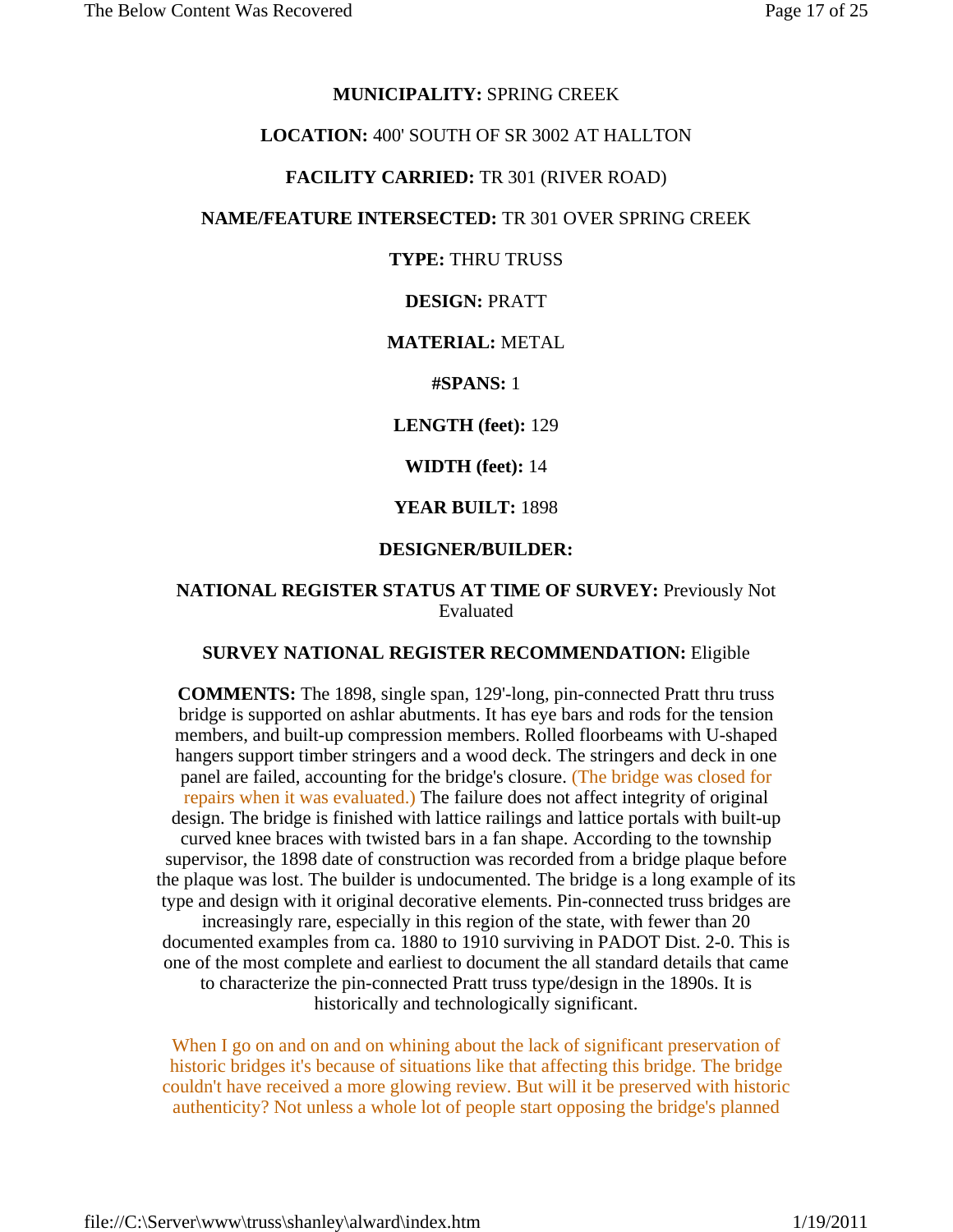### destruction - and fast!

#### And don't forget about the Arroyo Road Bridge and the Shanley Road Bridge, two near neighbors of this bridge that are to be demolished in 2003.

**\*** The data in this FACT SHEET is a subset of the data found in the **Pennsylvania Historic Bridge Inventory and Evaluation** database (data circa 1997). That survey evaluated bridges for potential eligibility to the National Register of Historic Places. In the database, MUNICIPALITY is most often given as a township name, but could be a borough or city name. COMMENTS here are generally taken directly from comments in the database, although they may be summarized. Additional comments, if any, added by Venangoil.com are in **orange**.

# **Replacing The Decks Of Two Old Clarion River Bridges**

*Local historian and Disappearing Bridge Pages visitor, Eric Patton, provides his recollections of the time when he was very intimate with the Arroyo Road Bridge and the Shanley Road (Maxwell Run) Bridge. His account appears below ...* 



In the late summer of 1997 I was one of the crew who re-decked the Arroyo and Maxwell Run bridges over the Clarion River. I had no experience doing such work, but soon found out it was a very simple and straightforward job. Both bridges are very similar in construction and are of the same general age. The only difference between the decks of the two bridges was in the use of "running planks" on the Maxwell Run Bridge. The running planks are 2x8 planks, placed 5 wide that follow the direction of travel and are placed so the vehicle wheels ride only on the running planks. The running planks are almost directly above the steel I-beams of the bridge.

The first step was to remove the old deck. The condition of the old deck was bad enough that our feet would go through the deck in places. The only thing that kept a vehicle from going through was the weight distribution allowed by the running planks. The bridge frame is made of 2 I-beams set about eight feet apart. The deck is made up of 2x4's set on edge on these I-beams. At the end of the bridge, the first 2x4 goes into a boxed frame welded onto the I-beams. Of course modern 2x4's are smaller than the old ones, so there was a little slop in the fit. From this end 2x4, a 2x4 was placed beside it and the two are nailed together on the front side with 16 penny deck nails. This was done in succession for about 6 boards. On each 6th board was placed a 4-inch square plate that has a notch cut into it that allows it to be placed over the top of the I-beam. These plates are all that holds the deck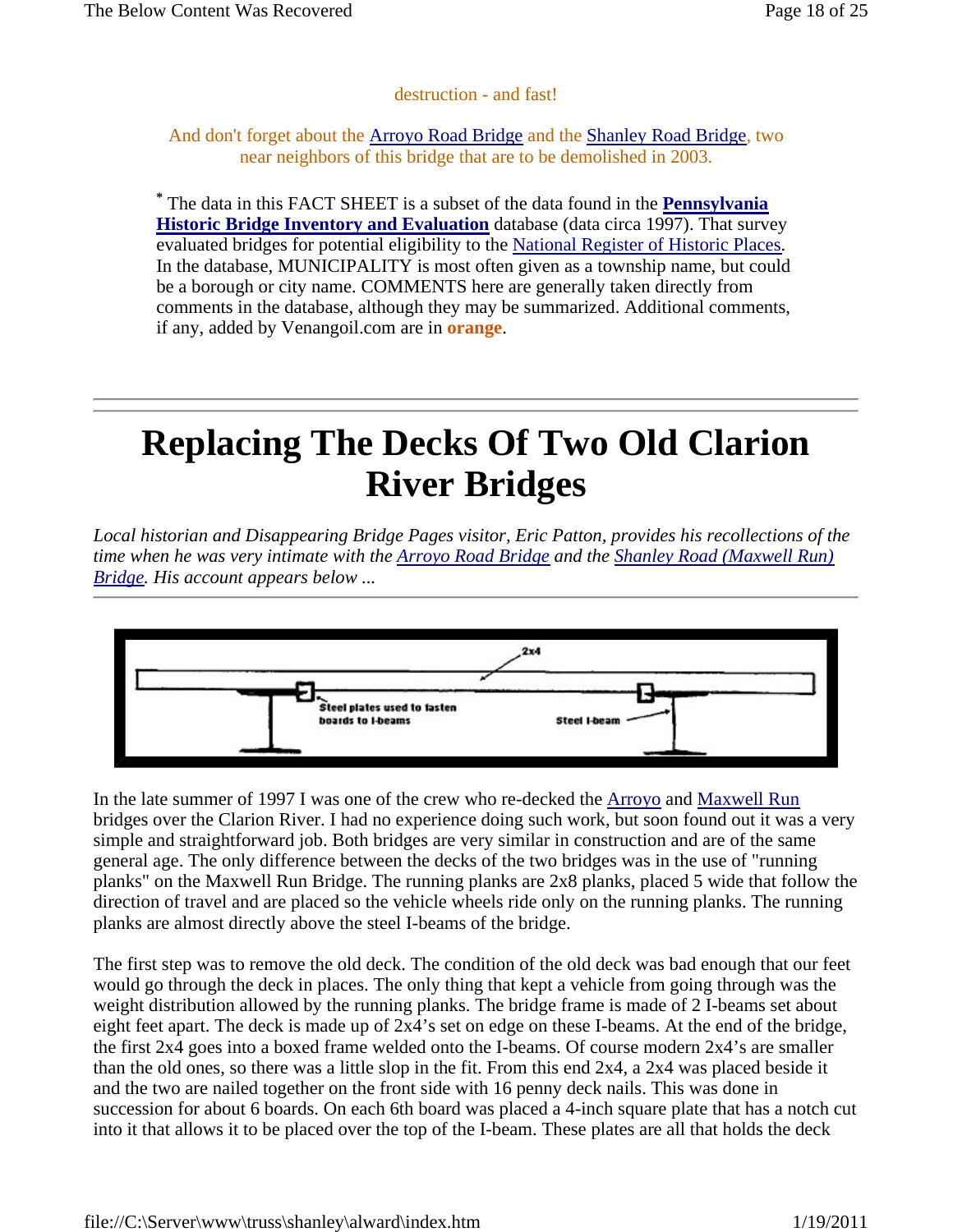down onto the I-beams. All in all, a very simple system. Our crew of four men was able to replace a 40-50 feet section of deck each day.

The condition of the steel superstructure on both bridges was very poor, especially Arroyo. The Ibeams are rusted through in many spots, particularly on the vertical portions. I would have thought the horizontal sections would have held water and been in worse shape, but I think the original thickness of steel was less on the vertical portion of the I-beam. Another problem was that most of the I-beams are twisting along their length. I believe this is probably caused by the years of traffic flexing the Ibeams. The part of each bridge which has survived in the best condition are the stone abutments, which are in fairly good condition.

*Eric Patton has written a book entitled "History of Millstone Township Elk County, Pennsylvania" which is expected to be published early in 2003. Mr. Patton can be contacted by mail at 11539 Route 3002, Sigel, Pa 15860* 

# **Thoughts About the Pennsylvania Historic Bridge Survey**

**First: Some facts on FACT SHEETS Then: A lot of thoughts on bridge preservation ...** 

## **FACT SHEET\***

**FACT SHEET FACTS:** FACT SHEETS that look something like this one are being added to many of the individual bridge pages at this web site. These FACT SHEETS will generally specify where a bridge is located, who owns it, year built, builder, etc.

FACT SHEET data for Pennsylvania roadway bridges comes primarily from a comprehensive survey of 12,000 or so bridges of all types in the state. The survey, performed by A.G. Lichtenstein and Associates, Inc., was commissioned by PennDOT for the purpose of identifying the historically significant bridges in Pennsylvania. All bridges over 40 years old and longer than 20 feet were evaluated. The bridge evaluators made recommendations concerning bridge eligibility to the National Register of Historic Places.

When absorbing the FACT SHEET data, keep in mind that some facts may have changed since gathered for the bridge survey database around 1997. Ownership may have changed hands. Alterations or other maintenance may have occurred. The bridge may have been destroyed. Conclusions based on 1997 data may need to be revised when events from the years since 1997 are taken into consideration.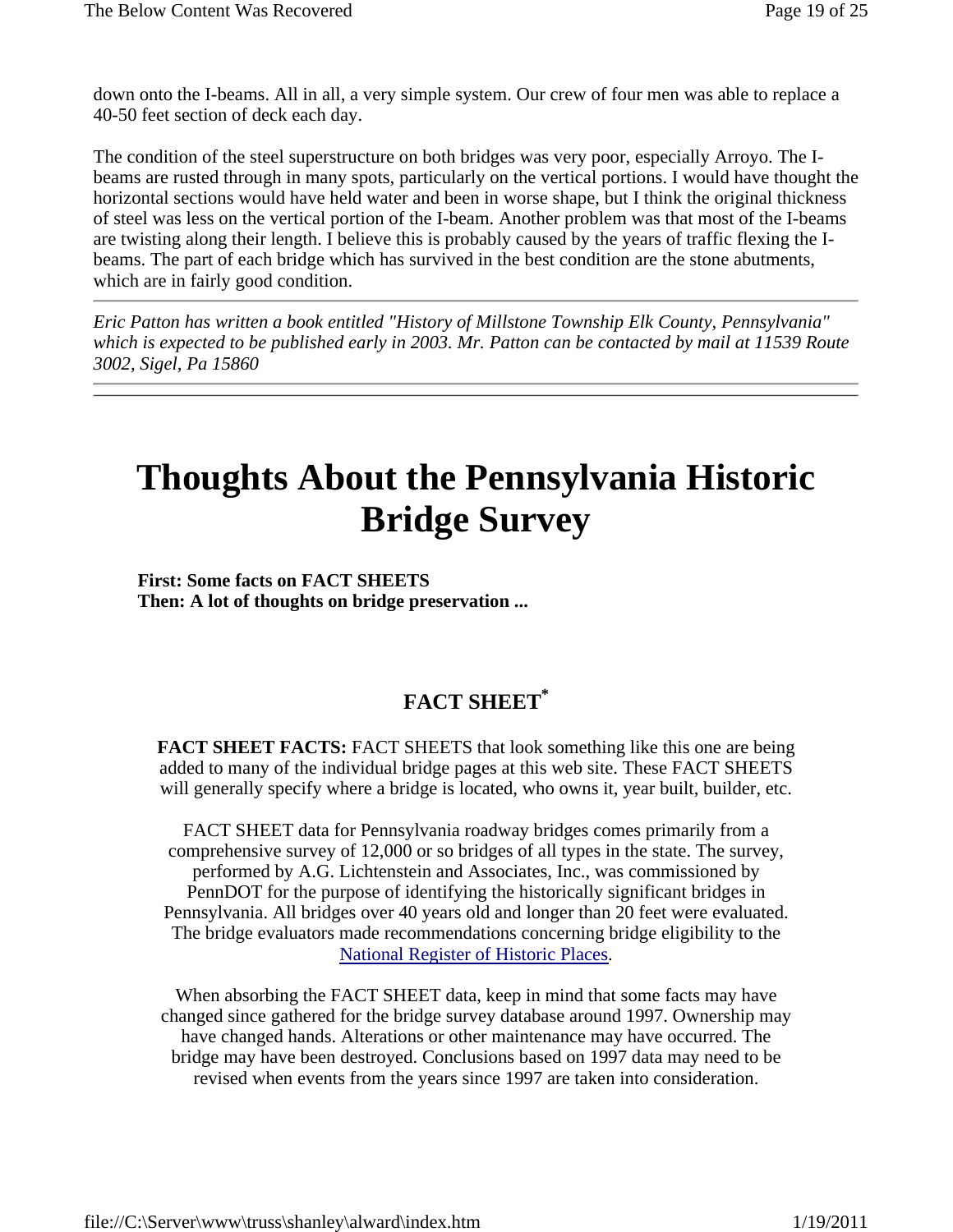Additionally, when reviewing the Historic Bridge Survey comments presented in FACT SHEETS, keep in mind that if the bridge evaluators list seemingly negative qualities of a bridge, that doesn't mean that the bridge is not worthwhile. The bridge evaluators were looking at *historical* significance and were not evaluating pure beauty or local importance. For example, the bridge survey rarely has positive comments on the historic value of rivet-connected trusses even though many important, eye-pleasing bridges have riveted connections.

FACT SHEET data for railroad bridges and for bridges outside of Pennsylvania is a little harder to come by. For such bridges, the source of data is indicated when FACT SHEETs are included.

Comments in ORANGE are added to FACT SHEETS by VenangOil.com for various reasons. For instance, it might be a good idea to point out that below this fake FACT SHEET, there is a page full of reading that questions why, it seems, so many of the bridges recognized as significant are being annihilated nonetheless - and at a rapid pace.

**\*** The data in this FACT SHEET was compiled from the sources indicated. Additional comments, if any, added by Venangoil.com are in **orange**.

**Thoughts About the Pennsylvania Historic Bridge Survey of the Late 90's and the Historic Bridge Preservation Effort that Spawned the Survey**

#### **Warm and Fuzzy Feelings**

Reading about Pennsylvania's commitment to preserving its historic bridge treasures at the PennDOT Cultural Resources Management Program Web Site can give a person the feeling that the state's historic bridges are in good hands and that there is no need to worry about them.

Someone reading about PennDOT's sensitivity to historic bridges might come away thinking that there is no need for we ordinary citizens to be alarmed at the rapid disappearance of the best bridges in the state's collection.

A few quotations from the PennDOT Cultural Resources Management Program Web Site from the pages dealing with bridges will illustrate. The quotes were current when this was written in December of 2002:

*No matter where one travels in the Commonwealth, historic bridges dot the landscape. These graceful monuments to Pennsylvania's transportation and engineering history are a tangible link with the past that visitors and residents statewide can enjoy today. Few states rival Pennsylvania in sheer diversity of bridge design, construction, and thematic styles.* 

*...Due to the number, history and importance of Pennsylvania bridges, significant efforts are expended to ensure that transportation projects are sensitive to the historic character*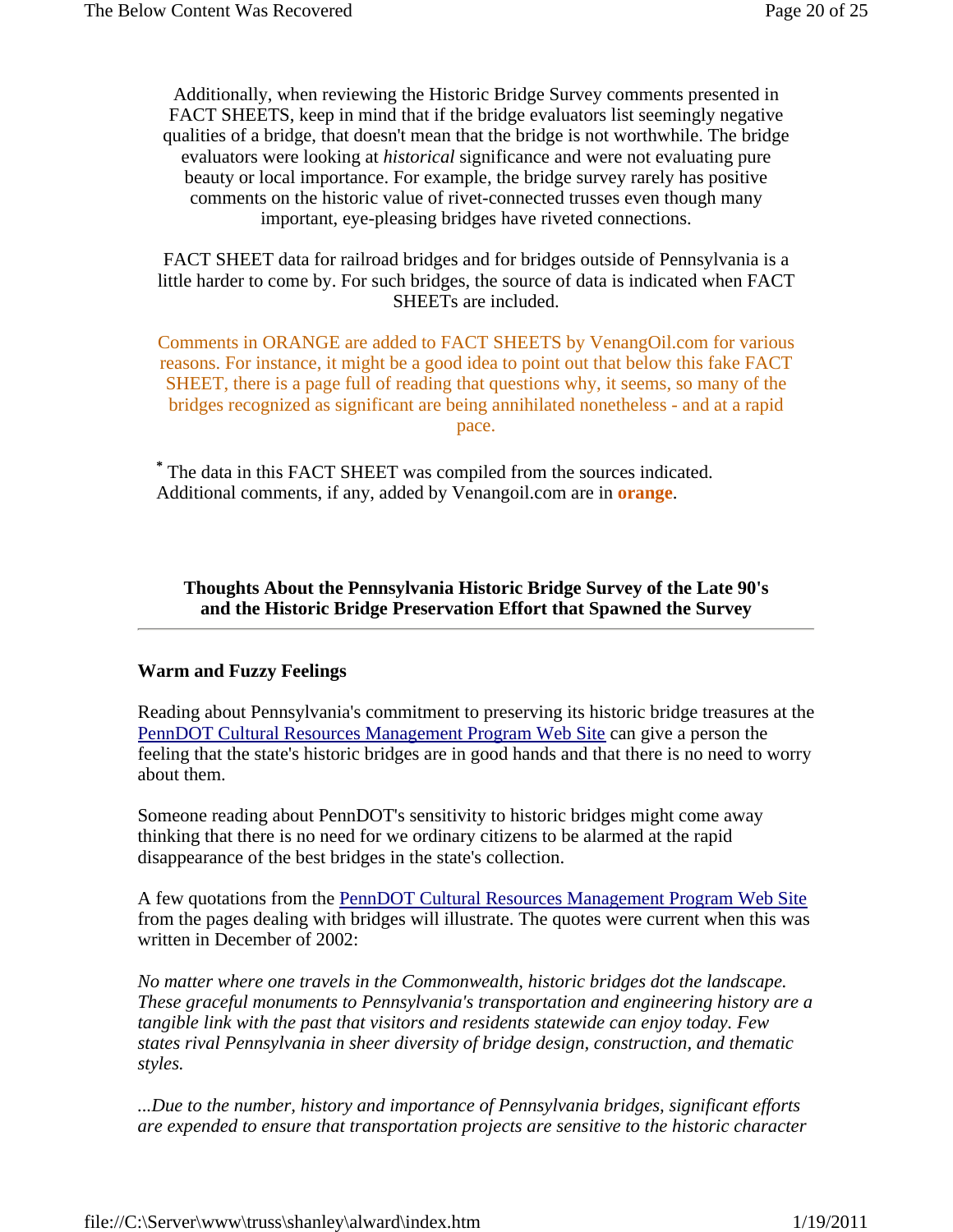*of these resources. A delicate balance is required to design, build and maintain safe bridges, while at the same time preserving the integrity of historically signficant bridges.* 

*...Maintaining the safety and capacity of the Commonwealth's bridge network, while preserving and protecting our legacy of historic bridges, is one of our most important goals.* 

*...PennDOT ... has undertaken the monumental task of compiling an inventory of all state and locally owned bridges that are greater than 20 feet in length and constructed prior to 1957. ... In 1996, PennDOT contracted with A.G. Lichtenstein and Associates, Inc., to evaluate each of the approximately 12,000 bridges, both individually and thematically, for their potential eligibility to the National Register of Historic Places. The ultimate goal of this project ... is the creation of a Bridge Management Plan that will identify which bridges can and should be preserved.* 

*... Through this inventory, more than 12,000 of Pennsylvania's state, county, railroadrelated, and highway bridges have been evaluated for National Register eligibility. Of this number approximately 597 were recommended as eligible, and roughly 100 bridges were already listed on the National Register.* 

### **Reality**

But even as the soothing message proclaiming Pennsylvania's official love for historic bridges is disseminated, a reality check by anyone caring to take a look around reveals that historic bridges are still being destroyed at an alarming rate.

Major historic bridge preservation projects are a rarity. Tributes to destroyed bridges are much more common.

#### **The Survey**

If you are interested in looking at the Historic Bridge Survey, it can be downloaded from the PennDOT Cultural Resources Management Program Web Site. A link to the survey database and some words of warning also appear on our Bridge Resources Links Page. The facts and notes included in the survey database have proven valuable to me as a researcher. The simple fact that all old road bridges are listed in the database makes finding *all* of the old metal trusses in an area quite a bit easier.

I've looked at the data compiled for the bridge inventory mentioned above. The people gathering the data and making judgments about the worth of specific bridges seem to have executed their task well. The goal was to go through all of the remaining historic bridges and identify the best in the bunch. If it had been me filling in the blanks and making those judgments, just about every metal truss bridge I know would be deemed special (because they all are). But the survey folks couldn't get away with that and had to use criteria to narrow down the field of historic - mostly metal truss - bridges that should be singled out for special attention.

In the end, most bridges were classified as being essentially "common," while a handful were classified as being historically significant. Often the bridge evaluators would conclude that a particular bridge was nice enough, but that there were other examples of its kind that were just a little bit nicer. The bridge that wasn't at the top of the niceness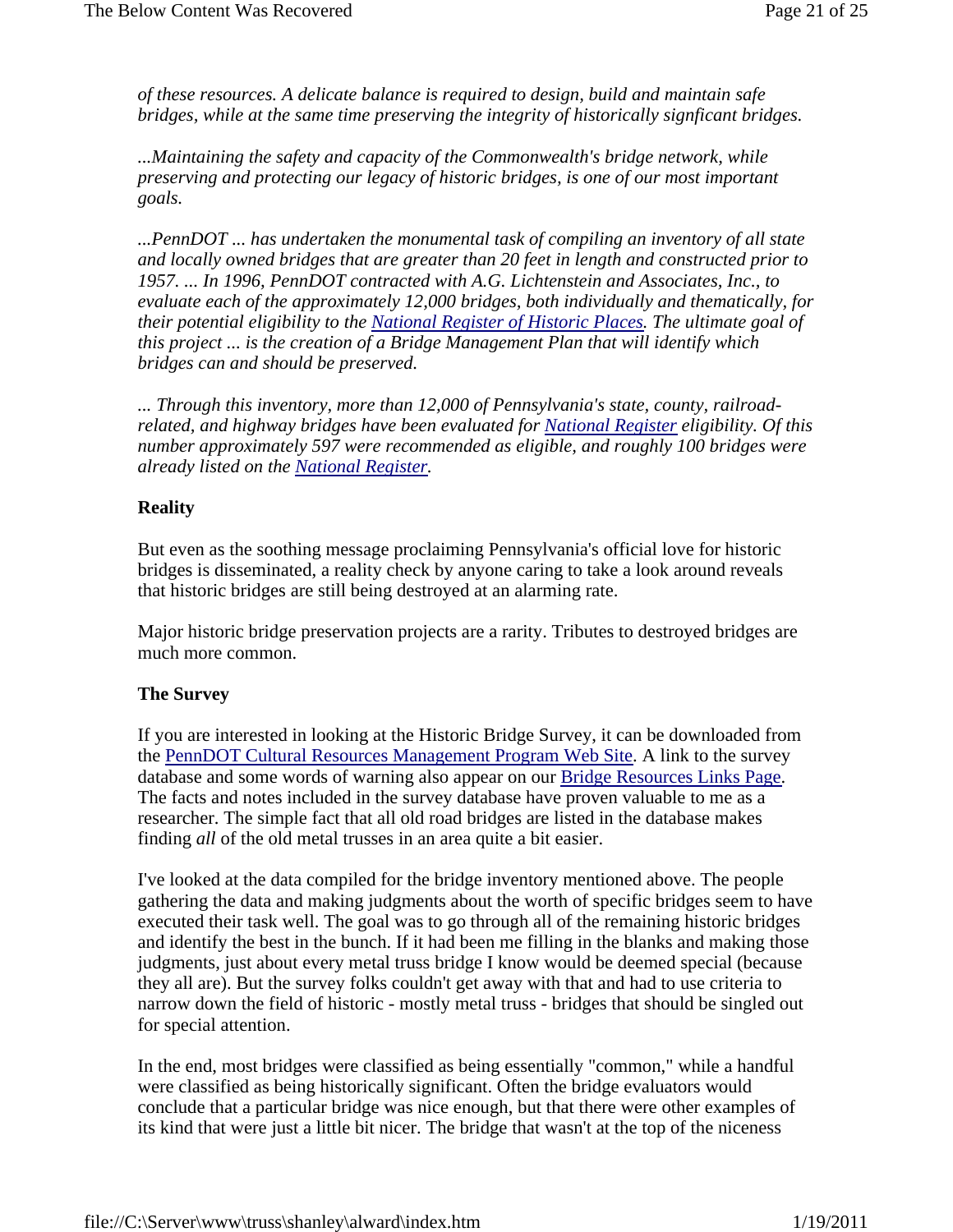heap would end up not being declared historically significant. Attributes like age, style, builder and historical integrity are a few of the factors that determine a bridge's niceness rating.

Now, evaluating bridges in such a manner, where only the most special bridges get to be called historically significant, seems like a reasonable way to narrow down the total number of bridges declared eligible for inclusion in the National Register of Historic Places. But what happens when the bridge destroyers come and destroy most of the bridges that are declared historically significant anyway, regardless of their declared historic value?

The massive bridge survey does not seem to have affected the rate of demolition of great old bridges. And many of the bridges destroyed are ones that the bridge evaluators declared historically significant. The end result is that the best bridges are being taken down without regard to their survey status. So what's left? The second string bridges are left. And since they've already been determined to be not historically significant, they lack the false protection that historically significant status gave their destroyed bridge brethren!

#### **Smokescreen or Lack Of Policy Implementation?**

I sure don't know how to reconcile the difference between stated policy toward bridge preservation and the reality of the destruction of historic bridges that I see all around. Maybe all of the preservation efforts are going toward the high profile old bridges that define cities like Pittsburgh. Maybe all of the effort is concentrated around the state capitol. Maybe there is a communication problem between the policy makers and the bridge replacers. All I can say for sure is that bridge preservation does not seem to be going on in any big way in the vast, rural countryside where I travel.

I see a great, but dwindling collection of old metal truss bridges around me. But the money that should be spent on maintaining these bridges with historical authenticity is instead being spent on destruction and new bridges.

Is all of the talk of a plan for historic bridge preservation just a distraction to lull us into thinking our historic interests are being looked after when the real plan is to simply let the bridge contractors have a field day replacing vintage bridges until they're all gone? Nah they wouldn't do that to us!

To be fair, I have seen a few examples of minor preservation done on some local historic bridges. For example, someone added some support beams to help keep the Williams Road Bridge standing in recent years. And when the Jersey Bridge near Drake Well was replaced, the truss portion of the bridge was used as an ornament on the new bridge. And some effort recently went into the deck of the Miller Farm Road Bridge, although the sorely needed paint job was not performed.

These minor preservation efforts demonstrate that total bridge destruction can be avoided. I applaude the preservation minded among the bridge owners and hope to see them in action more often.

What I see more of though, is the elimination of bridges that have been deemed historically significant by the PennDOT survey. Examples abound of bridges viewed as significant by the bridge survey evaluators or already listed in the National Register of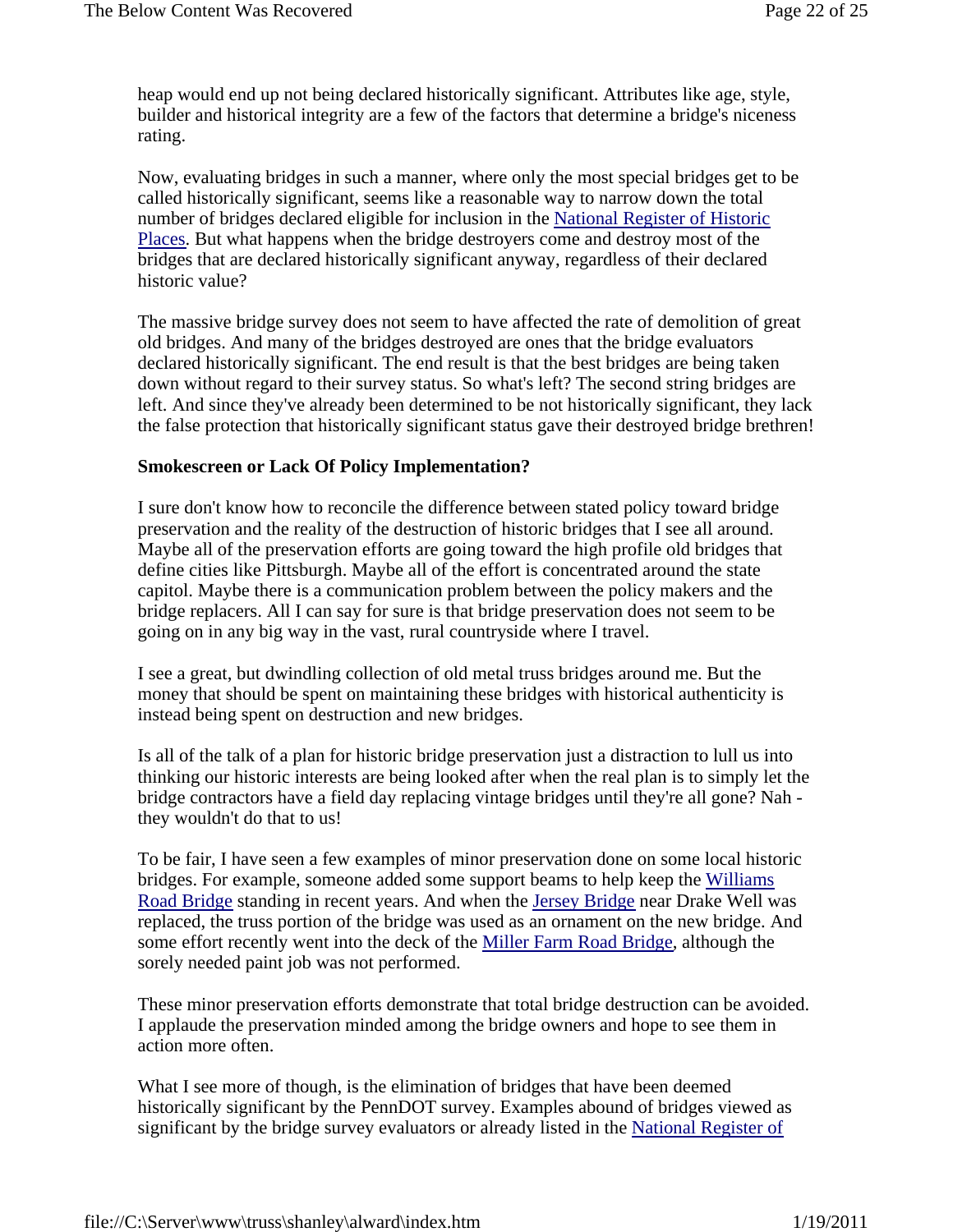Historic Places, but which have nonetheless been destroyed or are awaiting imminent destruction. A list of just a few recently destroyed or threatened favorites includes the Uitca Bridge, the Grant Street Bridge, the Arroyo Road Bridge, the Shanley Road (Maxwell Run) Bridge, the Spring Creek Bridge, the Benezette Bridge, the West Hickory Bridge, the Millers Station Bridge, the Venango Veterans Memorial Bridge and the Kreitz Road Bridge. The list could go on and on just with bridges I'm personally familiar with.

What I would *like* to see is more full scale preservation instead of destruction and scattered partial preservation measures. We need to keep authenticity in mind and keep as many bridges as is possible standing in their intended configuration as working truss bridges. Isn't there some way to redirect destruction and replacement bridge money into full scale preservation where worn parts are replaced with like materials? Can't we keep the authentic look of historic metal truss bridges in our lives? Load limits and single lanes can generally be lived with, without too much inconvenience.

Are historic metal truss bridges replaced simply because replacement is the easier route? Do we need more people with preservation skills in the employ of bridge custodians? What will it take to make preserving old trusses a more attractive option to those who maintain our bridges and decide their fates? Is it just too much trouble to fix up old metal truss bridges with historic authenticity because our bridge fixers are only geared up for installing modern versions of bridges?

#### **A Venango County Example: Significant Decline In Bridge Population**

A little ways up on this page a reference was made to the fact that part of the decision making process in evaluating a bridge was to consider the bridge as a member of a group of similarly described structures. Pin connected truss bridges represent one general classification of bridges. The earlier trusses were generally pin connected, while later trusses were generally riveted. Pin connected trusses generally have more historic value simply because they came into being earlier in the history of truss bridge building. They represent an earlier technology.

A review of the Venango County bridges in the bridge survey database revealed that some comments associated with pin connected truss bridges refered to their total numbers. For instance, part of the survey comments for one western Venango County bridge reads *"Pin connected truss bridges are common in Venango County. Sixteen examples ranging in date from 1880 to 1904 remain."*

Such a statement would seem to indicate that pin connected truss bridges should not be an area of preservation concern in Venango County. But that would not be the case at all.

Since the Historic Bridge Survey data was gathered in 1997 or so, things have changed. In the 5 years between 1997 and 2002, 5 of those 16 pin connected truss bridges that were said to be so common have been destroyed. One has been turned into an ornament and is no longer in the category. Another is on the list of bridges to be replaced in the very near future. **The bottom line is that in a 5 year period, the Venango County pin connected truss bridge collection went from 16 to 10 and 1 more is on the way to the bridge graveyard in the immediate future! That's what can happen in only 5 years.**

And that is what can happen even when Pennsylvania is supposedly embracing its historic bridges! This Venango County, pin connected example is not unique. Venango County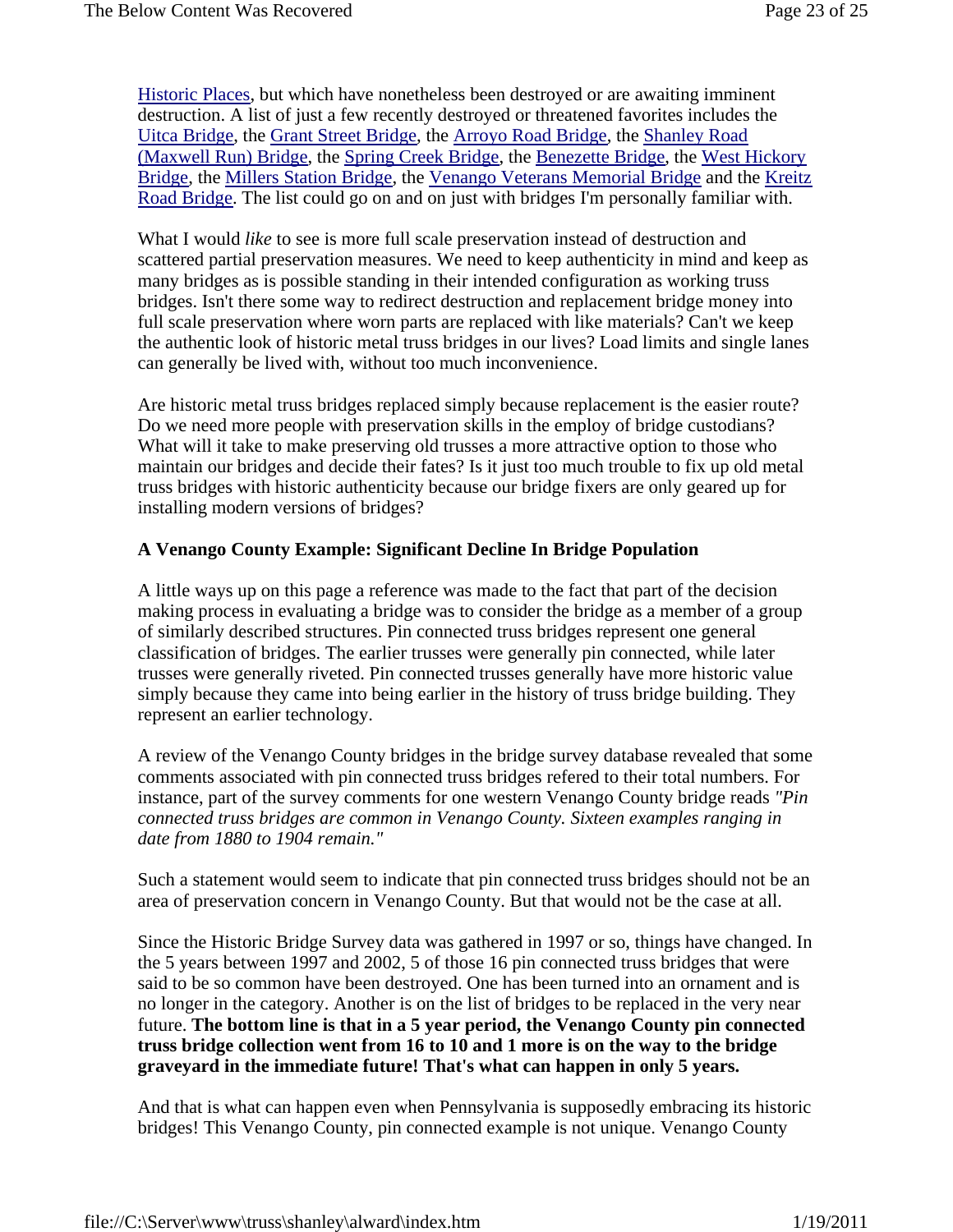riveted bridges are also in decline as are the historic bridge collections in other counties.

The list of those 16 Venango County, pin connected truss bridges follows. The status of each of the bridges is shown:

| <b>Harper Road Bridge</b>                | Survives, but authenticity compromised<br>due to alterations                                                                                    |
|------------------------------------------|-------------------------------------------------------------------------------------------------------------------------------------------------|
| <b>Hale Road Bridge</b>                  | <b>Survives</b>                                                                                                                                 |
| Rynd Hill Road Bridge                    | Destroyed                                                                                                                                       |
| <b>Williams Road Bridge</b>              | Survives with large steel beams for<br>support                                                                                                  |
| <b>Petroleum Center Bridge</b>           | <b>Survives</b>                                                                                                                                 |
| SR 3005 (Scrubgrass Creek) Bridge        | <b>Survives</b>                                                                                                                                 |
| <b>Liodean Road Bridge</b>               | Survives, but with joints encased in<br>concrete                                                                                                |
| <b>Miller Farm Road Bridge</b>           | <b>Survives</b>                                                                                                                                 |
| <b>Dotter Road Bridge</b>                | <b>Survives</b>                                                                                                                                 |
| <b>Woolen Mills (Cooperstown) Bridge</b> | <b>Survives</b>                                                                                                                                 |
| School St (Polk) Bridge                  | Destroyed                                                                                                                                       |
| <b>Uitca Bridge</b>                      | Destroyed                                                                                                                                       |
| <b>Jersey Bridge</b>                     | No longer a full pin connected truss<br>bridge (partially destroyed)                                                                            |
| Nogel Road Bridge                        | Destroyed                                                                                                                                       |
| <b>Kennerdell Bridge</b>                 | Destroyed                                                                                                                                       |
| <b>Sunville Road Bridge</b>              | Scheduled to be destroyed, probably in<br>2003 (This Venango County bridge is<br>said to have "National Significance" in<br>the bridge survey.) |

There is one more Venango County bridge that is pin connected but was not included in the list of 16 because it is considered a new bridge now. Perhaps it should have been included and one of the other ones omitted? I didn't include it because the Historic Bridge Survey did not document it as an historic bridge.

| Lesher Road (Pithole) Bridge | Survives, but load carrying<br>functionality replaced by stringer<br>bridge. This could be considered a<br>partial preservation success though.<br>Although not full historic preservation,<br>the method used to keep the old truss<br>bridge in existence is a good second<br>choice, since it is at least still with us.<br>The full preservation option can be<br>explored at a later date. |
|------------------------------|-------------------------------------------------------------------------------------------------------------------------------------------------------------------------------------------------------------------------------------------------------------------------------------------------------------------------------------------------------------------------------------------------|
|------------------------------|-------------------------------------------------------------------------------------------------------------------------------------------------------------------------------------------------------------------------------------------------------------------------------------------------------------------------------------------------------------------------------------------------|